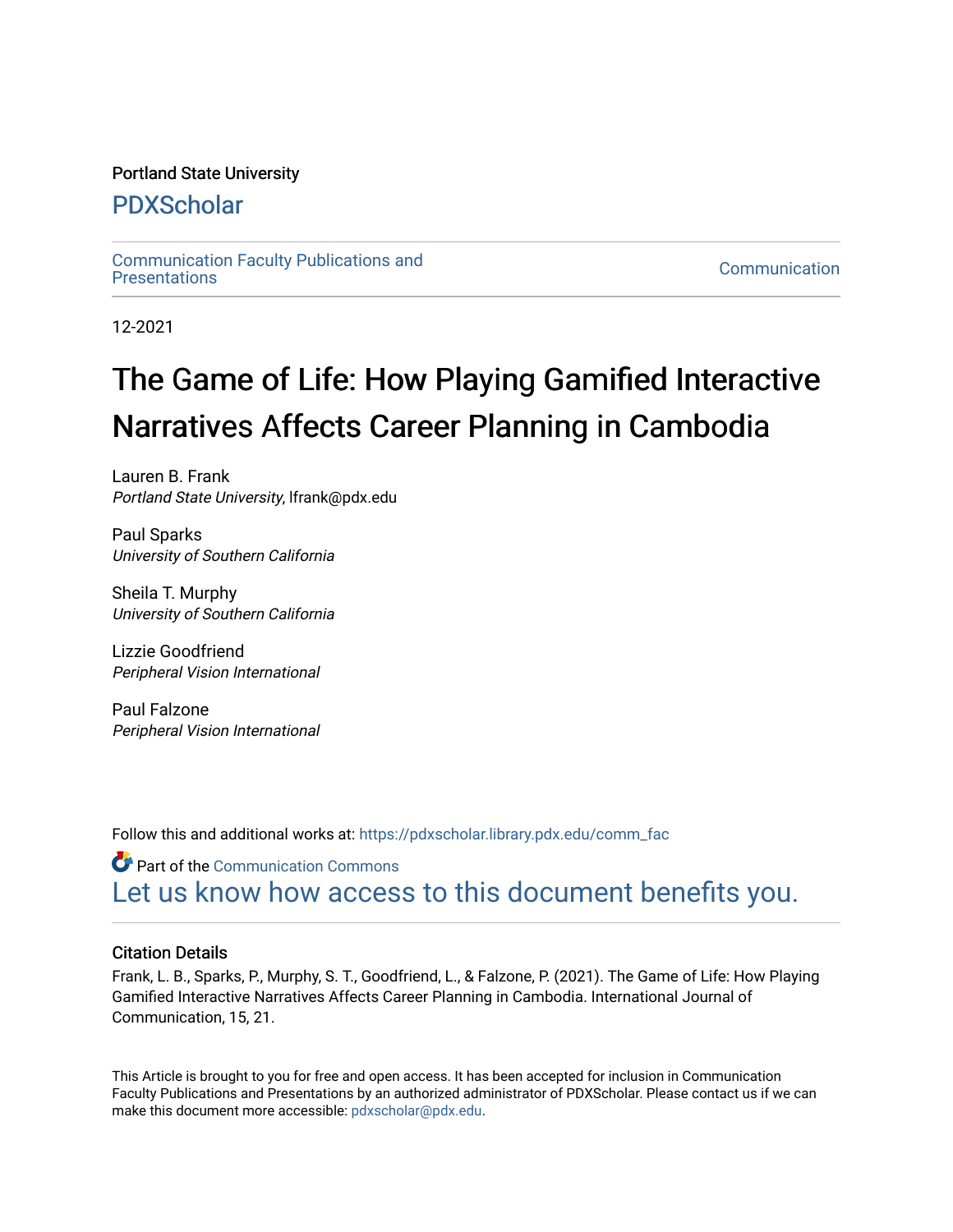# **The Game of Life: How Playing Gamified Interactive Narratives Affects Career Planning in Cambodia**

# LAUREN B. FRANK Portland State University, USA

# PAUL SPARKS SHEILA T. MURPHY University of Southern California, USA

## LIZZIE GOODFRIEND PAUL FALZONE Peripheral Vision International, USA

To improve economic opportunity in Cambodia, we used social cognitive theory to develop gamified, interactive narratives using mobile phones. Participants guided their chosen character toward their "dream job" goal while encountering a series of barriers along the way. Participants ( $N = 1,625$ ) were randomly assigned to one of four message frequency experimental conditions: a no-play control condition or playing the interactive narrative one, two, or five times. Compared with not playing the interactive narrative (control), those who played showed higher perceived self-efficacy, response efficacy, and behavioral intentions. Playing more times was associated with less attentional focus and enjoyment, but greater narrative understanding and behavioral intentions. These results support the promise of interactive technology using basic mobile phones for social and behavioral change. Moreover, this study addresses the important question of how much exposure to an intervention is necessary to affect change.

*Keywords: narrative, interactive narrative, message frequency, exposure, planning behaviors*

Improving economic opportunity for youth is a major priority for Cambodia, where more than 50% of the population is under the age of 24. This includes encouraging university education, technical and vocational training (Seangmean, Sokheng, & Somonich, 2015), as well as efforts to help young people

- Lauren B. Frank: lfrank@pdx.edu
- Paul Sparks: psparks@usc.edu
- Sheila T. Murphy: smurphy@usc.edu
- Lizzie Goodfriend: lizzie.goodfriend@gmail.com
- Paul Falzone: director@pvinternational.org
- Date submitted: 2020-05-13

Copyright © 2021 (Lauren B. Frank, Paul Sparks, Sheila T. Murphy, Lizzie Goodfriend, and Paul Falzone). Licensed under the Creative Commons Attribution Non-commercial No Derivatives (by-nc-nd). Available at http://ijoc.org.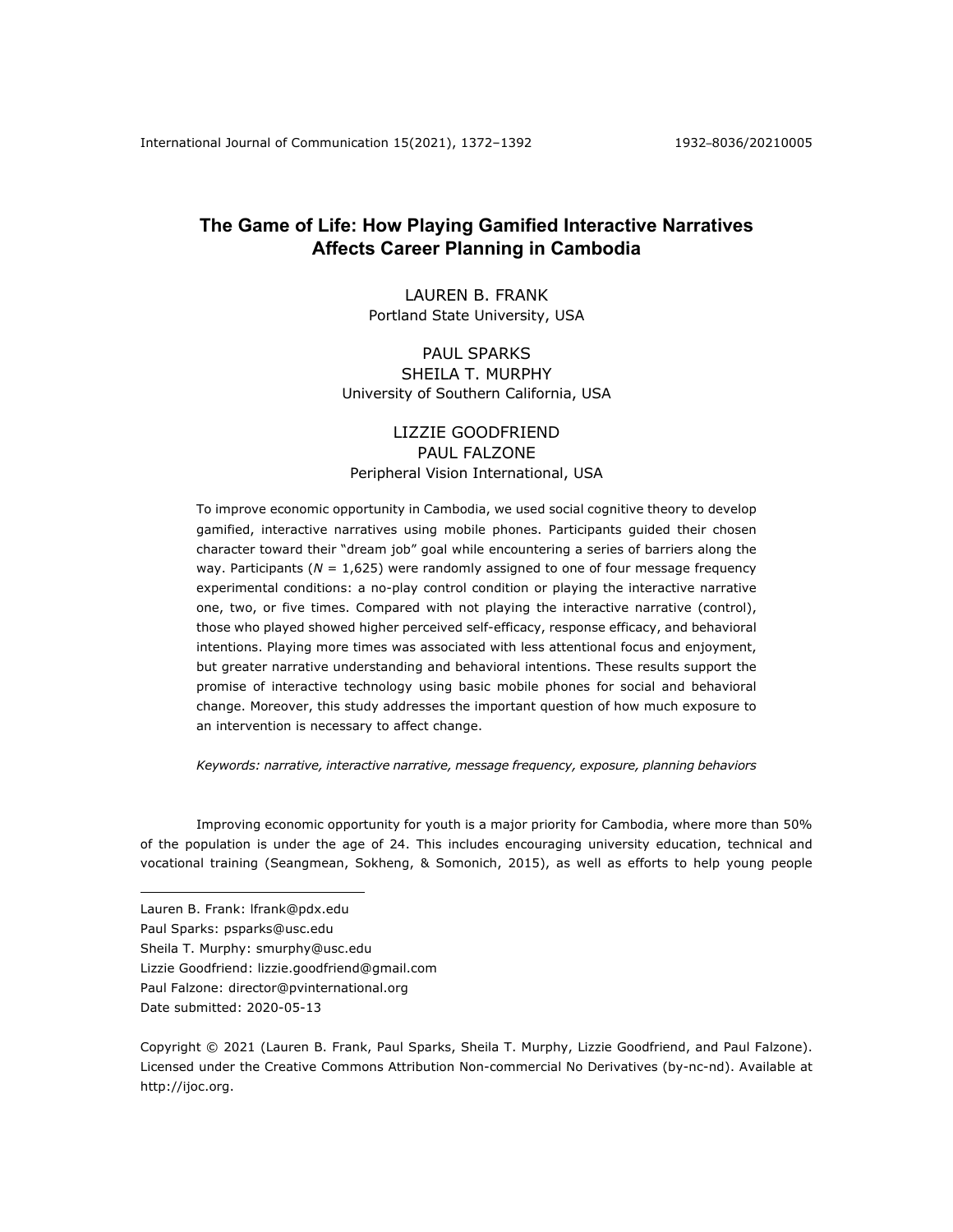successfully navigate the labor market. Formative research in Cambodia indicated that a key impediment for young people in successful job-seeking efforts is the lack of "soft skills" needed to successfully plan for, engage with, and enter the workforce. In response, we scripted a choose-your-own-adventure style interactive narrative targeting young people that was designed to improve planning and build self-efficacy.

#### **Social Cognitive Theory**

Using social cognitive theory (SCT; Bandura, 2004a), we developed three scripts for "Wanji games," gamified interactive narratives that use spoken audio delivered via basic mobile phones to allow players to make critical choices for fictional characters. Adding interactive play is perhaps the most recent chapter in the long history of using social cognitive theory to develop entertainment education interventions (Bandura, 2004b). Social cognitive theory is a goal-oriented theory that highlights that people make choices to achieve their goals. Prior research has shown that short-term as opposed to long-term goals have the most direct impact on current behavior (Bandura, 2001). Consequently, to encourage long-term planning, social cognitive theory suggests breaking long-term goals into concrete, actionable short-term goals or behavioral intentions (Bandura, 2001, 2004b). Thus, social cognitive theory is a particularly good fit for an intervention with the aim of helping young adults to develop and plan for long-term career aspirations.

Another crucial element of social cognitive theory is self-efficacy (Bandura, 2004a). According to SCT, individual goals are determined both by perceived self-efficacy (belief that they are capable of achieving their goals) and by outcome expectations (beliefs about the likely positive and negative consequences of their behaviors). People do not create goals or attempt behaviors for which they foresee little chance of success. To set and attempt challenging goals, people must believe they have the ability to achieve those goals (Bandura, 2001). A robust self-efficacy that helps people persist even against barriers and impediments can be developed through mastery experiences and through constructive feedback (Bandura, 1977). To enable a more resilient self-efficacy, the scripts for the gamified, interactive narratives featured various impediments and gave participants opportunities to choose how to react to those barriers and persevere in the pursuit of challenging, long-term goals.

Bandura's (1977) distinction between people's expectations of whether they can perform a behavior (self-efficacy) and the expected effects of performing the behavior (outcome expectations) is mirrored in Witte's (1996) extended parallel process model (EPPM). EPPM highlights the importance of response efficacy as the belief that completing a specific task or following a particular recommended response will be helpful in achieving a particular goal. In the context of career planning, response efficacy would be believing that the recommended tasks will help in achieving one's career goals. Thus, the scripts for the gamified, interactive narratives incorporated negative outcomes that prevented achieving goals when players chose not to persist and positive goal-related outcomes when characters persevered.

Finally, outcome expectations can also include expectations for how others will react, such as approval or disapproval from family and friends (Bandura, 2004a). By anticipating social consequences from others and also through internalized self-sanctions based on anticipated social sanctions, expectations about the reactions of others can be powerful (Bandura, 2001). In selecting goals, people consider how their interpersonal networks will react to their choices. In Cambodia, both parents' attitudes and parents' social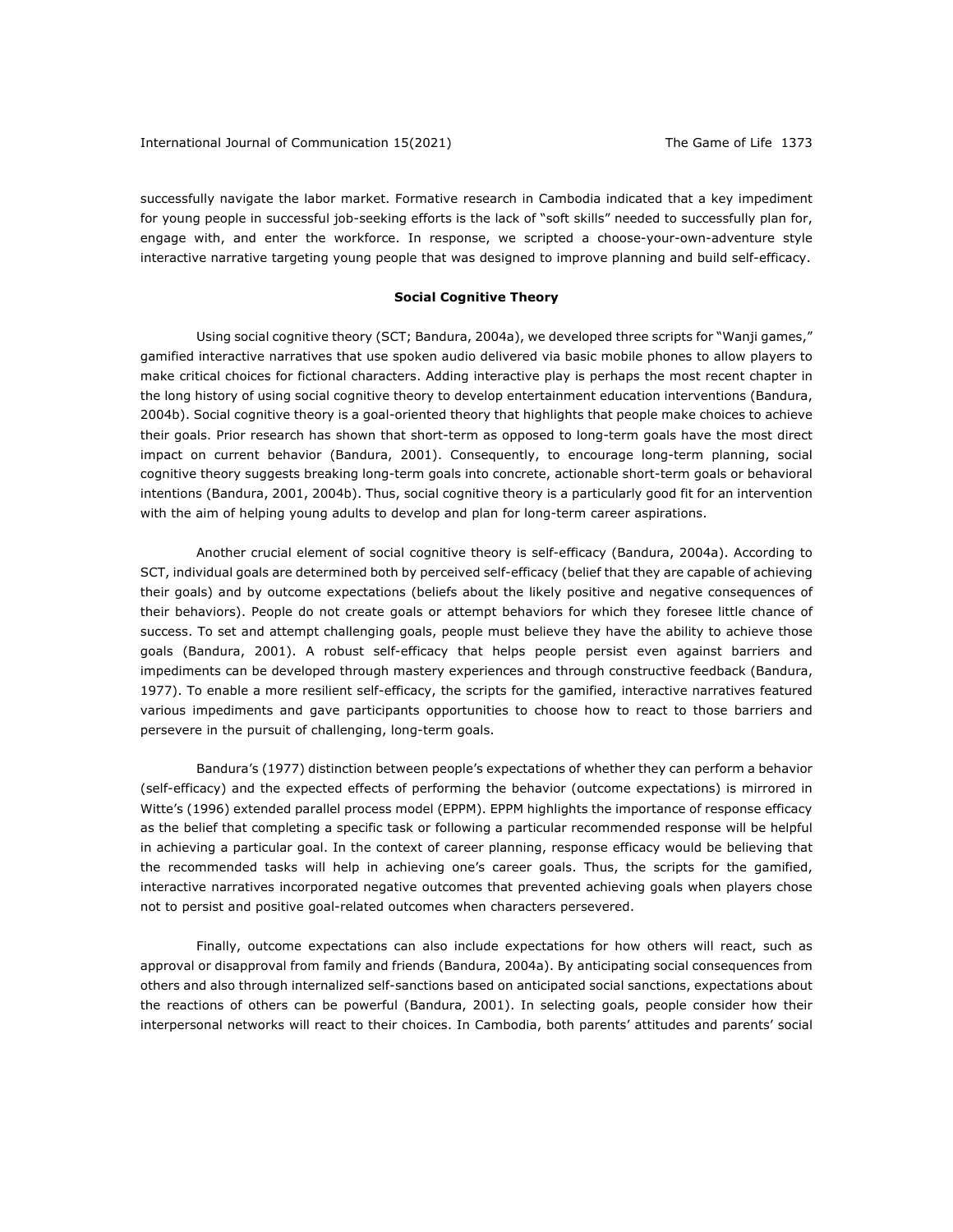ties with relatives who supported school affected whether parents were involved with their children's schooling (Eng, Szmodis, & Muslow, 2014). For Cambodian young adults, important referent groups include friends, parents, and extended families.

#### **Narrative Persuasion**

The past decade has witnessed a surge in the use of fictional stories to deliver crucial factual information (Shen, Sheer, Li, & Shen, 2015; Weber & Wirth, 2014). Indeed, a content analysis of 1,574 peer-reviewed articles published over 65 years, in the *Journal of Communication*, confirms that narrative theory is second only to framing in publishing frequency (Walter, Cody, & Ball-Rokeach, 2018). The growing popularity of narratives is due to an ever-expanding body of research demonstrating that they are successful vehicles for persuasion because they increase involvement with the story and its characters, while simultaneously reducing counterarguing (Moyer-Gusé, 2008). Engaging stories highlighting characters that audience members identify with suppress an audience member's ability to generate negative responses, thereby encouraging acceptance of story-consistent information (de Graaf, Hoeken, Sanders, & Beentjes, 2009). This inverse relationship between involvement with both the narrative (also known as transportation; Green & Brock, 2002; or narrative engagement, Busselle & Bilandzic, 2008) and its characters (commonly known as identification; Cohen, 2001) on the one hand, and the sort of resistance that often confronts more typical persuasive messages is the main advantage of narrative forms of persuasion compared with nonnarrative messages (Braddock & Dillard, 2016; Murphy, Frank, Chatterjee, & Baezconde-Garbanati, 2013; Murphy et al., 2015; Tukachinsky & Stokunaga, 2013). It is important to note, however, that the impact of fictional narratives is dependent on two related, but separate, components. First, the story must be able to transport audience members into a narrative world where disbelief is suspended (Green & Brock, 2002). Second, as Bandura (2001) and others have shown, we pay more attention to and learn more from models with which we identify, like, feel as if we know, or perceive to be similar to us.

Some of the most salient predictors of whether or not we are going to identify with a person or fictional character are demographic cues such as gender, age, and ethnicity. In the current study, therefore, it was critical that the characters, potential careers portrayed, as well as the barriers encountered were plausible to our target audience—namely Cambodian youth. To this end, the gamified, interactive narrative in the current study featured Cambodian characters slightly older than our participants whose "dream job" included construction, banking, or owning a bakery.

#### **Interactivity**

In the context of narrative persuasion, Green and Jenkins (2014) contrasted interactive narratives with traditional, linear stories, where the reader moves from beginning to end, within the limits of a story. Interactive narratives are defined as stories "in which the reader has opportunities to decide the direction of the narrative, often at a key plot point" (Green & Jenkins, 2014, p. 479). These choose your own adventure stories are characterized by increased user control and decreased structure. An early investigation of interactive narratives as a form of role-playing by Janis and King (1954) showed that participants who actively generated arguments for their characters were more persuaded than participants who were simply exposed to the same argument. To this end, when assuming the perspective of a fictional character,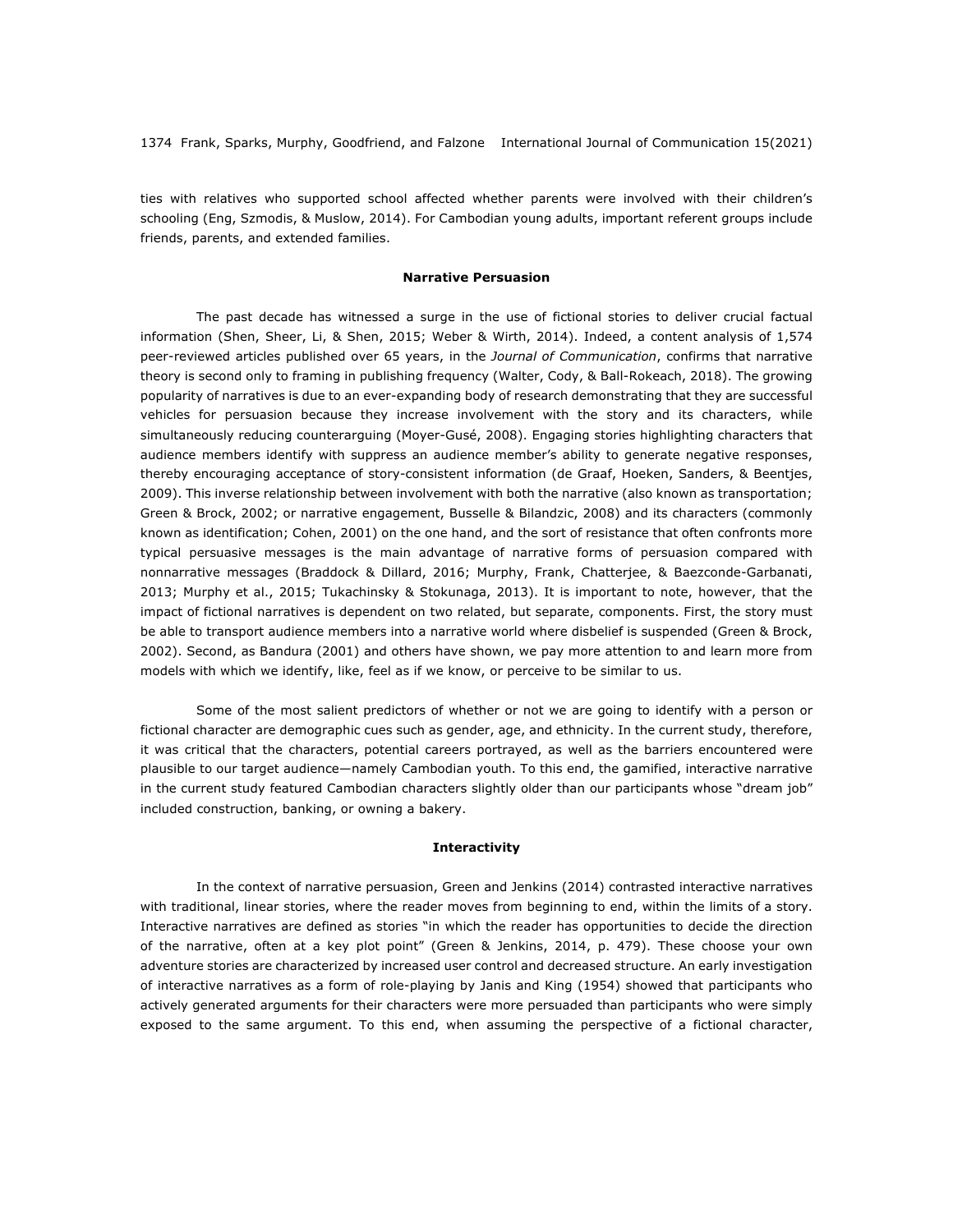individuals strive to behave in accordance with the role expectations for that particular character. Indeed, role-playing in an interactive context enables individuals to explore options outside the limitations of their specific identity (Peng, Lee, & Heeter, 2010).

Green and Jenkins (2014) posited that interactive narratives affect persuasion through several distinct mechanisms, including narrative engagement and identification. This concurs with previous studies that link interactivity with increased identification and engagement. In the context of video games, Hefner, Klimmt, and Vorderer (2007), showed that people who had an interactive experience tended to identify with the game protagonist to a much greater extent than people who could not interact with the game. Hand and Varan (2008) suggest that interactive narratives contribute to a more immersive and transformative experience for audiences by adding agency. This argument was validated by Walter and Tsfati (2018), who demonstrated that participants who played a violent video game and identified with the main character were more likely to justify their behavior as within the game rules, whereas those who watched the same game being played tended to place the fault with the character's personality traits. To summarize the impact of interactivity, a meta-analysis of 67 articles promoting social change found that interventions featuring interactive technology have a small, but statistically significant, enhanced effect compared with interventions that do not include interactive features that allow users to make their own choices (Yang et al., 2019). In sum, credible evidence suggests that even a minimal amount of interactivity can help shape and control the flow of events in the narrative, encourage individuals to transcend their typical role as passive audience members, and take on a more agentic position in the story (Green, Brock, & Kaufman, 2004).

In an example of interactivity comparable to the choices available to participants playing on the simple mobile phones featured in this study, a study by Walter, Murphy, and Gillig (2017) asked participants to make choices for a fictional protagonist, such as what to wear that day or what to have for lunch, at five different points throughout a narrative that involved a member of a stigmatized group—a transgender athlete, an undocumented migrant, or an American Muslim student. In each of these three studies, participants in the interactive condition showed greater identification with the protagonist and storyconsistent attitude change toward not only the specific character but the stigmatized group more generally than participants in the control condition who read the exact same stories, but did not make choices for the stigmatized character. In the current study, we similarly asked participants to make a series of career choices for a character throughout the gamified interactive narrative, with the expectation that making such interactive choices for a character would likewise increase the overall impact of the story.

*Compared with a control condition in which the interactive narrative is not played, playing a gamified, interactive narrative will lead to:*

- *H1: greater self-efficacy,*
- *H2: greater response efficacy,*
- *H3: more positive social outcome expectations, and*
- *H4: increased behavioral intentions.*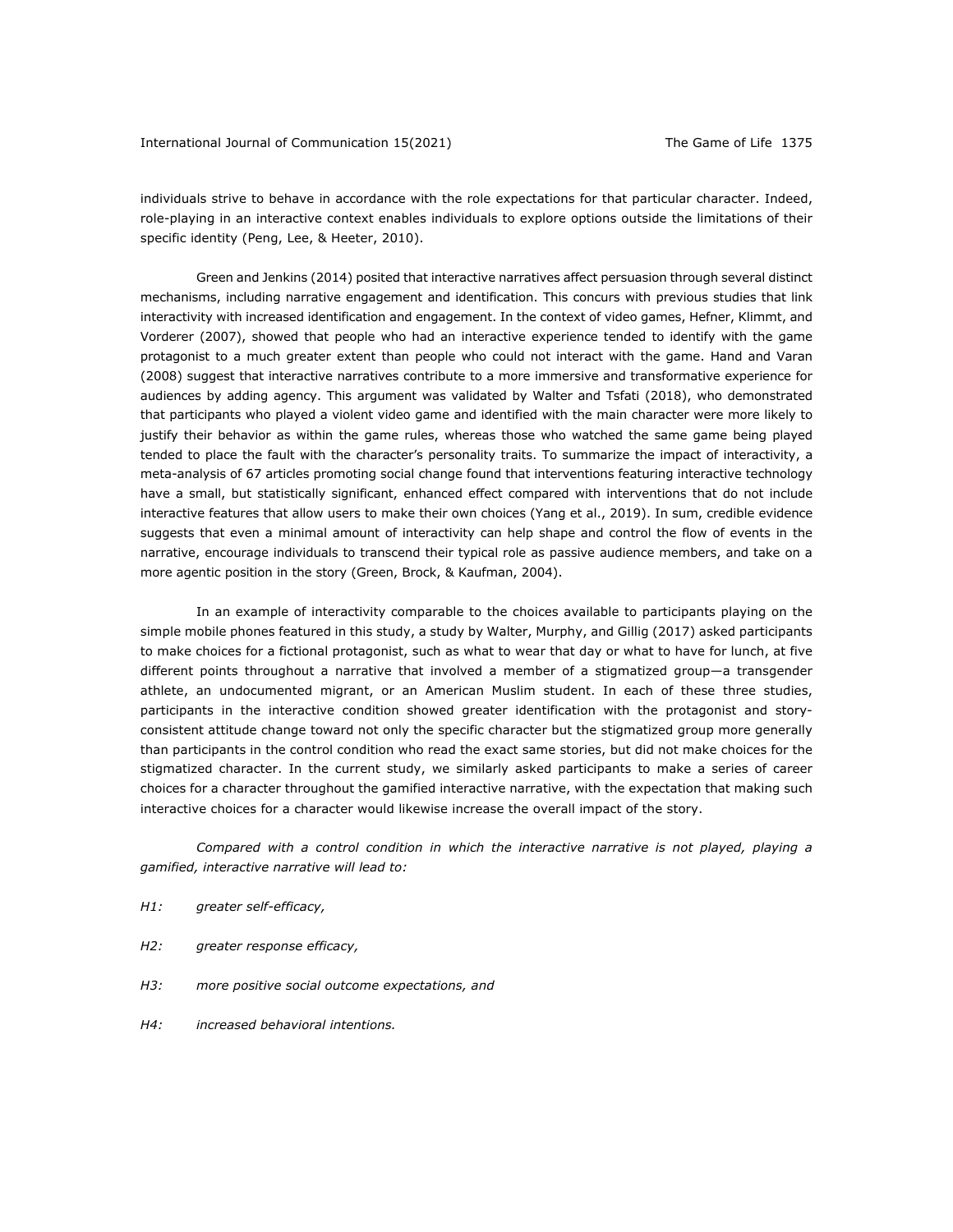#### **Message Frequency and Exposure**

Within the field of interactive health communication interventions, message frequency has been shown to moderate the impact of the interventions (Yang et al., 2019). Messages that were repeated daily were more effective than those with just a single exposure. But how many repetitions are optimal when playing an interactive intervention multiple times back-to-back? Next, we review the seminal literature on repeated exposure to underscore our rationale for including frequency of exposure in our design.

Zajonc (1968) empirically demonstrated mere exposure, whereby repeated, exposures of a particular stimulus—as long as there is nothing inherently negative about the stimulus—will result in a more positive attitude toward that particular stimulus. Both traditional literature reviews and meta-analyses of the hundreds of studies documenting this association between repetition and liking (Bornstein, 1989; Montoya, Horton, Vevea, Citkowicz, & Lauber, 2017) conclude that the mere exposure effect is robust. But there are limiting conditions to the ability of repetition to increase liking, such as boredom (Bornstein, Kale, & Cornell, 1990). We can all recall television commercials that initially seemed charming, but became obnoxious when repeated too frequently (e.g., Burger King's "Where's the Beef" or Verizon's "Can You Hear Me Now" campaigns). Indeed, marketers have spent millions of dollars to identify the "sweet spot" or the number of exposures where positive affect continues to increase. Research by Zajonc (1968) and Murphy, Monahan, and Zajonc (1993) suggests that while exposures to stimuli that individuals are aware of gain positive affect in their first three to five exposures before becoming boring, stimuli of which they are unaware tend to level off at about 10 exposures without evoking negative affect. In other words, to the extent that audiences become consciously aware of a persuasive attempt, the attempt becomes less persuasive.

Studies from the field of advertising may shed additional light. In situations where participants shallowly process a message, repeated exposure leads to more choice to purchase, but in deep processing, repeated exposure does not (Nordhielm, 2002). Likewise, when an ad is only viewed once or twice, emotions influence decision making, but when the ad has been seen between three to 10 times, cognitive rationales matter more for decision making on purchase intentions (Burton, Gollins, McNeely, & Walls, 2019). Thus, the effects of repeated exposure are mediated through the kinds of processing and cognitive and affective reactions that audiences have. For this study, using a gamified, interactive narrative, the most relevant mediators are those of experiential engagement with the narrative. Specifically, we hypothesize the following:

*H5: Measures of experiential engagement (identification with characters, narrative engagement, and enjoyment) mediate the effect of the number of interactive narrative plays (1, 2 or 5 times) on (a) self-efficacy, (b) response efficacy, (c) social outcomes expectations, and (d) behavioral intentions.*

#### **Methods**

### *Research Setting*

For the past two decades, Cambodia has experienced high rates of economic growth, fueled largely by gains in garment manufacturing and tourism, and averaging 8% growth in its gross domestic product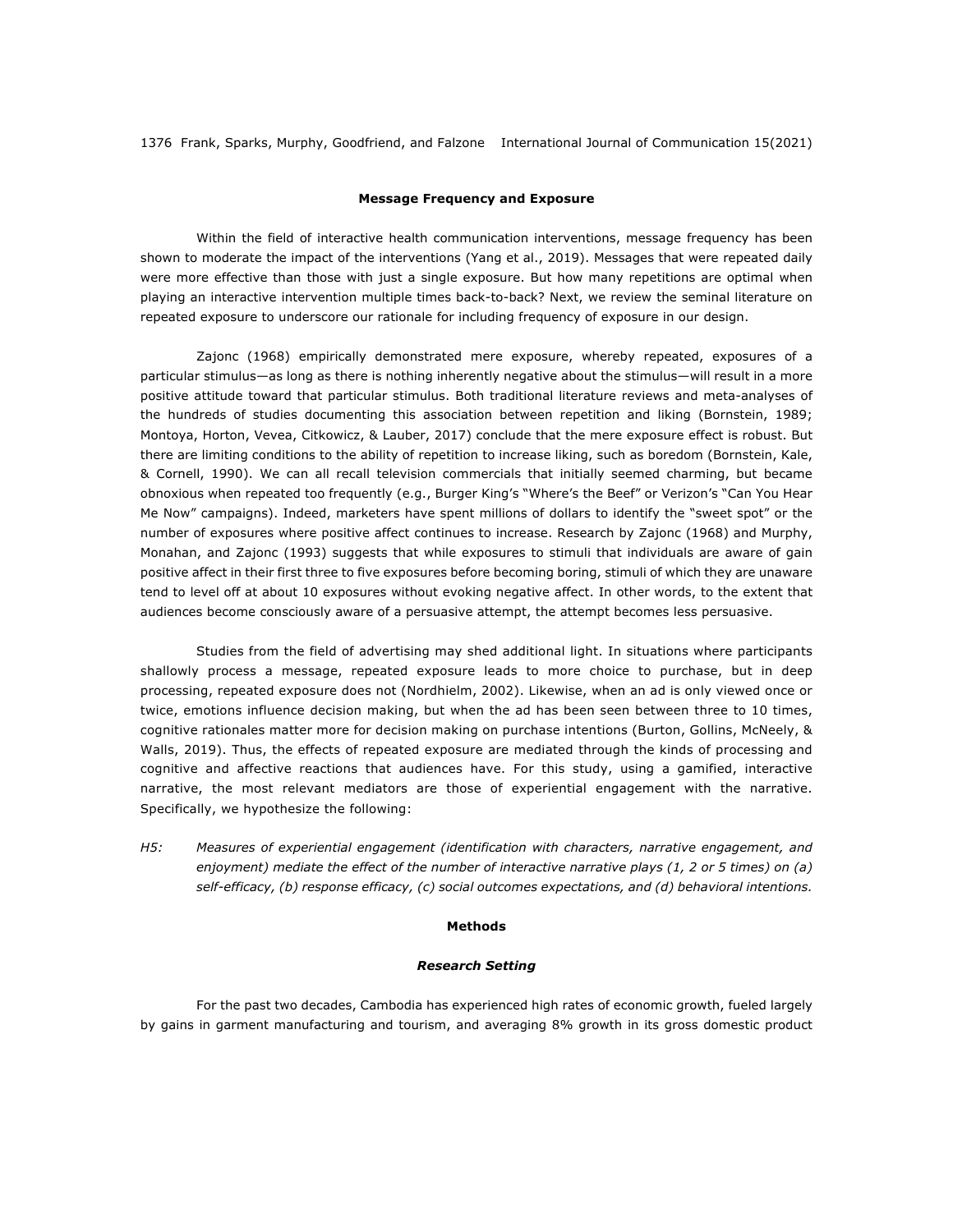(GDP) between 1998 and 2018 (Cunningham & Hollweg, 2019). Despite this positive economic trend, much of the growth in youth employment (defined as employment for individuals ages 15–24) has been in lowskilled jobs with low-quality working conditions (McKay, Mussida, & Veruete, 2018). Ninety-four percent of jobs in Cambodia are low skilled, and although wages have improved, more than 50% of employers operate outside of the formal economy. Given regional changes in consumption habits and trade policy, Cambodia needs to better integrate into the global supply chain while increasing the number of technically advanced employment opportunities. In light of this, improving the quality of formal education (OECD Development Center, 2017) and promoting labor mobility along with job matching (Cunningham & Hollweg, 2019) are key policy goals emphasized by the Cambodian government and international economic development agencies such as the World Bank and International Labour Organization. To take advantage of these opportunities, Cambodian youth require not only formal education, but training in the steps necessary to acquire a high-skilled job. BBC Media Action's Klahan9 Project sought to provide youth with information about career opportunities, job-seeking advice, communication, problem solving and planning (Southall, Khoun, Keomonyneath, & Lysivning, 2018). One of the Klahan9 evaluation's key findings was that young people in Cambodia often encounter a disconnect between their career ambitions and available opportunities because they fail to foresee challenges and adapt to overcome them. Promoting career planning skills may thus benefit both individual youth as well as Cambodian economic prosperity broadly as the labor market adjusts to the changing national and global economy.

All research activities were conducted in the Banteay Meanchey province of Cambodia with members of the Union of Youth Federations of Cambodia (UYFC), a nongovernmental youth-led training and economic development organization. The research team selected five districts in Banteay Meanchey, two peri-urban (Serei Saophoan and Poi Pet) and three rural (Monghol Borei, Preah Netr Preah, and Svay Chek) from which to recruit participants through local schools and the UYFC network. With the exception of the Serei Saophoan location, which was the UYFC center, public secondary schools at each location served as testing facilities for the purpose of the experiment. During the data collection period, school was not in session, but permission to use school facilities (as well as some recruitment support) was provided by administrators at each school. Recruitment of participants was carried out through word of mouth and snowball sampling. The research team mobilized members of UYFC groups and contacted teachers at the local school who then referred them to student respondents, who then referred their friends.

#### *Participants*

Because the content of the gamified, interactive narrative being tested was designed to promote career planning prior to first employment, it was important to target youth in the later years of secondary school who had not yet achieved their career goals. A total of 1,625 Cambodian youth between the ages of 16 and 21 ( $M = 17$ ,  $SD = 1.2$ ) participated in this study and received 15,000 Cambodian riel (approximately US\$3) as an incentive. Of these, 812 (50%) were female and 813 (50%) were male. The majority of the sample (*n* = 899, 55%) lived in peri-urban/suburban areas, 30.7% (*n* = 499) were from urban areas, and the remainder (14%, *n* = 227) were from rural towns and villages. Eighty-four percent (*n* = 1,371, 694 females, 677 males) were not employed, while 8% (*n* = 129) had some regular wage, 6% (*n* = 97) worked as day laborers, and the rest reported either being self-employed or employed in another type of work, such as a family business (<1%, *n* = 13). The plurality of participants (42%) was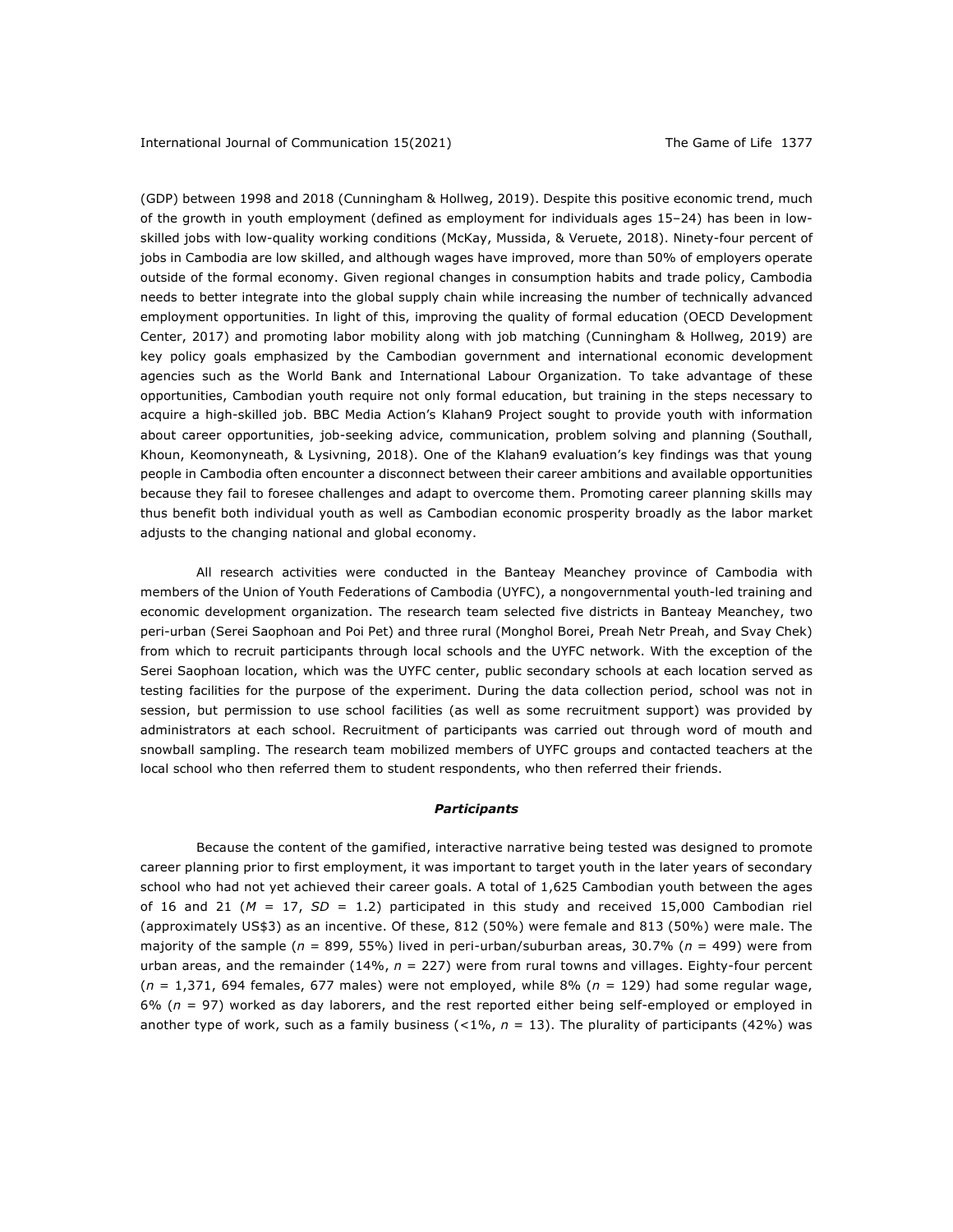in the 11th grade. To better match the intended audience of youth who are working toward improving their career prospects, the 24 participants (1.5%) who were not currently students were excluded from the analytical sample. Removing these participants from the analysis did not change the pattern of statistically significant results reported below.

#### *Procedure*

At each site, upon registration, respondents were briefed on confidentiality, the requirements of the experiment, including the expected time commitment (up to 75 minutes) and the incentive. Participants were then provided an informed consent form in accordance with the procedure approved by the Institutional Review Board. No participants declined to participate following this briefing. At this time, participants were also excluded if they did not fall within the target age range. Once the screening was completed, participants sat for a brief baseline survey (approximately 10 minutes).

Using a between-subjects experimental design, participants were randomly assigned to play an interactive narrative Dream Job Game, via mobile phone, zero, one, two, or five times. They were provided with headsets and seated in individual cubicles to ensure the privacy of their responses, and allowed as much time as needed to do so (the amount of time spent playing varied from 0, in the control condition, to approximately 5 to 25 minutes, depending on exposure condition). Random assignment to number of plays was accomplished via the assignment of randomly sorted identification numbers. Each testing site used two lists of identification numbers, one for male and one for female participants, and continued recruitment until the gender quota was reached or the available population for recruitment was exhausted at that site. Because this procedure resulted in a small deficit in the recruitment of male participants, a fifth location, Poi Pet, was added to recruit participants from a local all-boys school (*n* = 164). As a result, gender composition by location was somewhat unbalanced; however, boys recruited from Poi Pet did not differ significantly on demographic valuables from other boys in the sample. Moreover, hierarchical modeling with participants nested within locations yielded the same results as the analysis reported below. The unique identification number assigned to each participant corresponded to one of the four treatment conditions. When this number was entered into the phone-based interactive voice response platform, participants were automatically enabled to play through the interactive narrative the assigned number of times. Participants in the control group (those assigned to play 0 times), were assigned identification numbers in the 1,000s, and were escorted directly to the posttest interview after registration.

After completing their randomly assigned number of plays of the gamified, interactive narrative, participants were escorted to a space where the posttest survey was conducted (lasting approximately 20 minutes). All baseline and posttest surveys were conducted using the computer-assisted personal interviewing software SurveyCTO on tablet computers. All study materials, including scripts, survey instruments, and consent forms were iteratively translated into Khmer (Cambodia's official language) and then independently back-translated into English to ensure that key concepts and scale items retained their intended meanings. Native Khmer speakers, including researchers and educators, were consulted throughout the story development process to ensure that the content was culturally appropriate and relevant to the target population.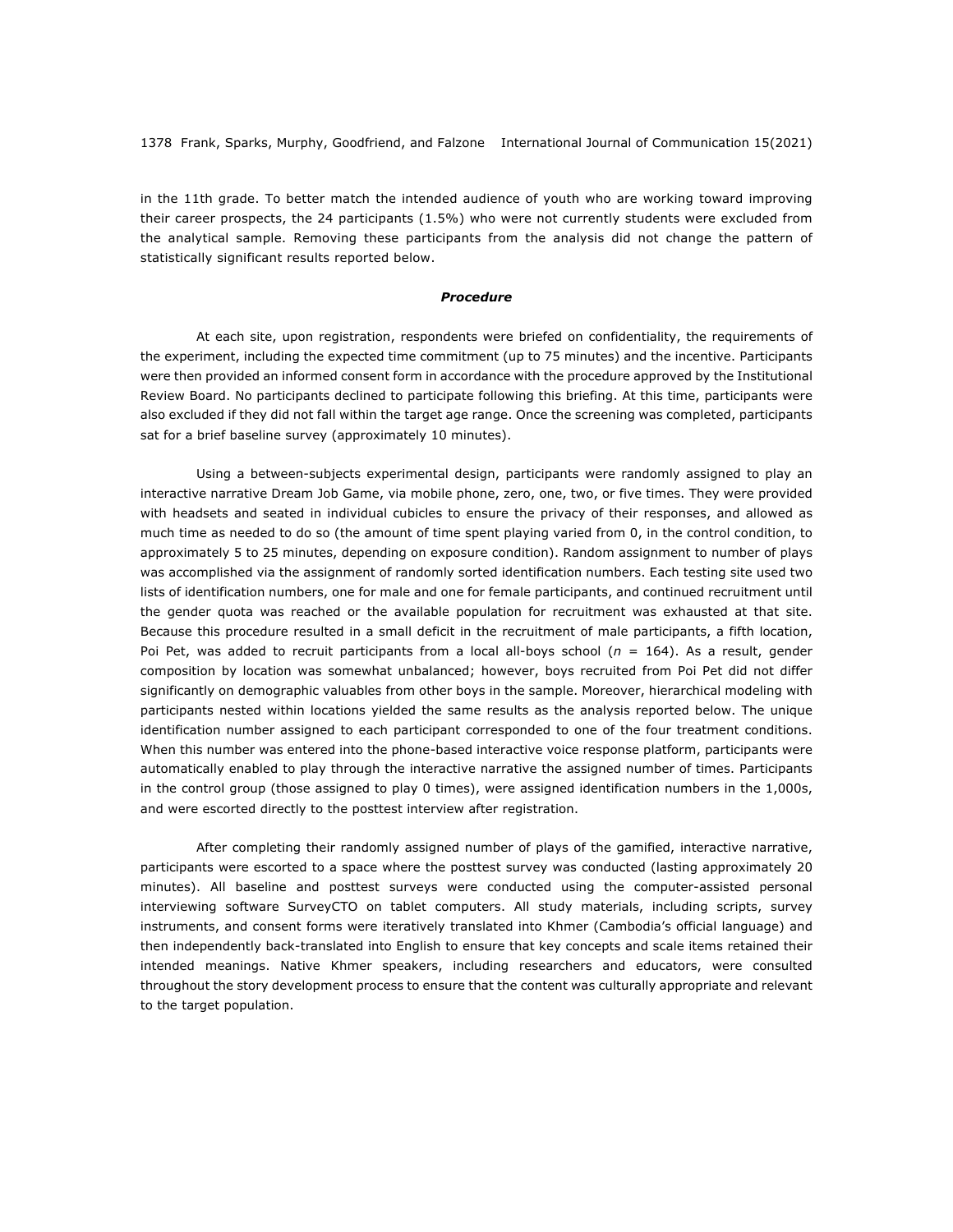#### *Gamified, Interactive Narrative*

Using simple mobile phones, provided by the research team, participants called the Wanji platform to play the Dream Job Game. The platform only requires limited phone features in which users listen to a menu of options and choose a number to select their choice. The participants were told that their goal was to help the character they chose get their "dream job." The participant was then given the option to play one of three separate characters: Pheakdey, who wants to supervise construction sites; Rotha, who wants to work in a bank; or Vathana, who wants to open a chain of bakeries. We selected these three jobs because they represented various career fields, and because all three required training, education, or other longterm planning and commitment to realize. Working at a bank is commonly perceived as a desirable whitecollar career, construction site supervisor was highlighted as one of the 20 "STEM Careers of The Future," and opening a bakery pairs a blue-collar craft with entrepreneurship (OER Cambodia, n.d.). Thus, we offered players a diversity of paths with the hope that at least one might be similar to their own ambition.

The player then guided their chosen character toward their "dream job" while encountering a series of barriers along the way. At each barrier players must decide for their character whether to persist or give up on their dream career. Although the three different careers each had unique barriers, for purposes of research design, the structure and language were kept fairly consistent, regardless of whether the player was pursuing the construction, bank or bakery career path. In each interactive narrative, the player encounters seven bifurcated decision points in which they could either choose to persist with pursuing their dream job or stray from the path. The gamified, interactive narrative was structured in such a way that, when they choose to stray from the successful path, they are given a disappointing end but told, "Let's see what would happen if . . ." they had made the better choice. In this way, every player will encounter all seven key messages each time they play.

Within each of the three career narratives there are seven levels or decisions participants make for their character, each of which reinforce the importance of planning behaviors. In each level, the script includes a key message that summarizes what the player is meant to learn in that level. In the first level, the player must decide whether to write down a plan to achieve their dream job, or attempt to remember each step of the plan (Message: "Starting a plan and breaking it down into smaller steps is the best way to succeed"). In the second level, the player must decide whether to do research about their dream job after school or hang out with their friends instead (Message: "Focusing on one task at a time is the best way to go through the steps of a plan"). In the third level, the player must decide whether or not to talk to somebody who already has that job (Message: "Continue to go through the plan step by step"). In the fourth level, the player approaches someone without planning ahead and is rebuffed. They must decide whether to persevere and plan more effectively or to quit (Message: "It pays to be persistent"). In the fifth level, they make an appointment to talk to the person, but must decide whether or not to show up on time the next day (Message: "It is important to keep to the plan"). In the sixth level, they speak to the person, but discover that the road to their dream job is much longer than they originally planned. They must decide whether or not to revise their plan from short-term or to long-term planning (Message: "When things are going to take a long time, a plan is more important than ever"). In the seventh and final level, they are offered a shortterm monetary gain that diverges from their dream job or a longer term investment to pursue their original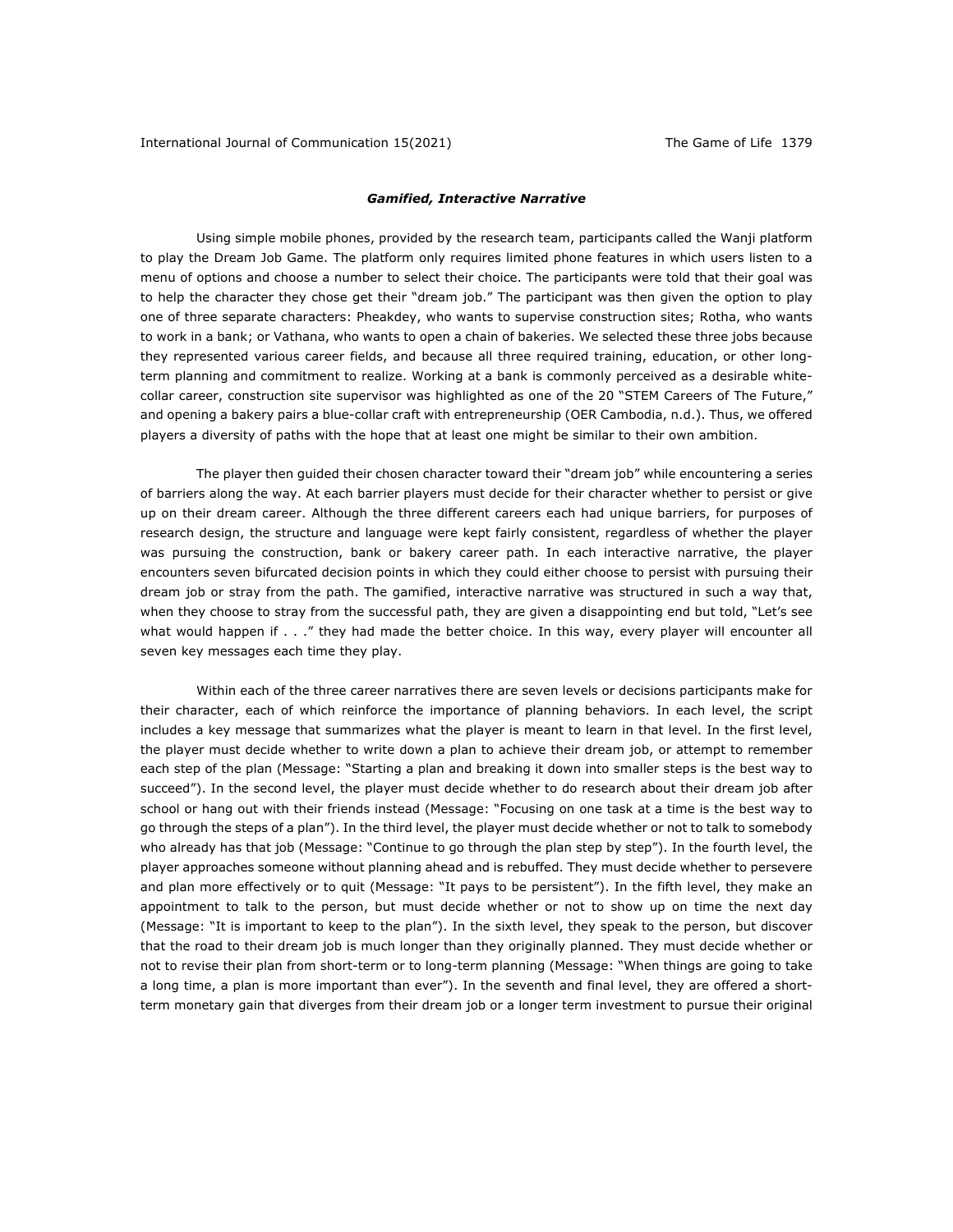goal (Message: "Sometimes to achieve your goal, you have to sacrifice and take the long view over the quick profit").

Each of the three career stories ends with an epilogue showing the character several years in the future and summarizing the key messages. The story ends with the message that "You've come to the end of this story. Play again to hear a different story or to make different choices along the way." In sum, playing through the gamified, interactive narrative once exposes players to each of the seven key messages. More plays equate to greater message frequency.

#### *Measures*

#### *Social Outcome Expectations*

To measure social outcome expectations, we adapted items from the parental approval outcome expectations scale in Noar and associates (2015). We retained the original two items, "It would be something that my mom supports" and "It would be something that my dad supports" (p. 169). To capture a broader variety of social support from interpersonal networks, we also asked the same items for friend and extended family support. This yielded four items with a Cronbach's alpha of .80, with higher scores indicating more supportive social outcome expectations.

#### *Self-Efficacy*

To measure self-efficacy, we asked participants a series of 8 Likert-type items with response options ranging from 1 (*strongly disagree*) to 7 (s*trongly agree*). Each item began with, "I can . . . ." The stem of each item was based on behaviors that were included within each script. For example, items included, "I can pursue a career that interests me," "I can find people to ask questions about my dream job," and "I can plan for many steps that may take a long time." The eight items achieved acceptable reliability (Cronbach's alpha = .71). We averaged the eight items such that higher scores indicate more confidence in one's ability to achieve specific goals.

#### *Response Efficacy*

Following Witte's (1996) risk behavioral diagnosis scale, we assessed response efficacy with three items in which we identified both the recommended behavior and the effect it would have. However, rather than focus on a negative threat that the recommended response would prevent, we phrased the items in a positive direction about how they would be helpful/effective. This choice to use positive phrasing was made to achieve better translation to Khmer. The three items we assessed were, "breaking down big tasks into achievable steps would help me get my dream job," "prioritizing activities to focus on one task at a time is effective in helping me get my dream job," and "writing out a detailed plan will help me get my dream job." Each item was assessed on a scale from 1 (*strongly disagree*) to 7 (*strongly agree*), and the answers were averaged.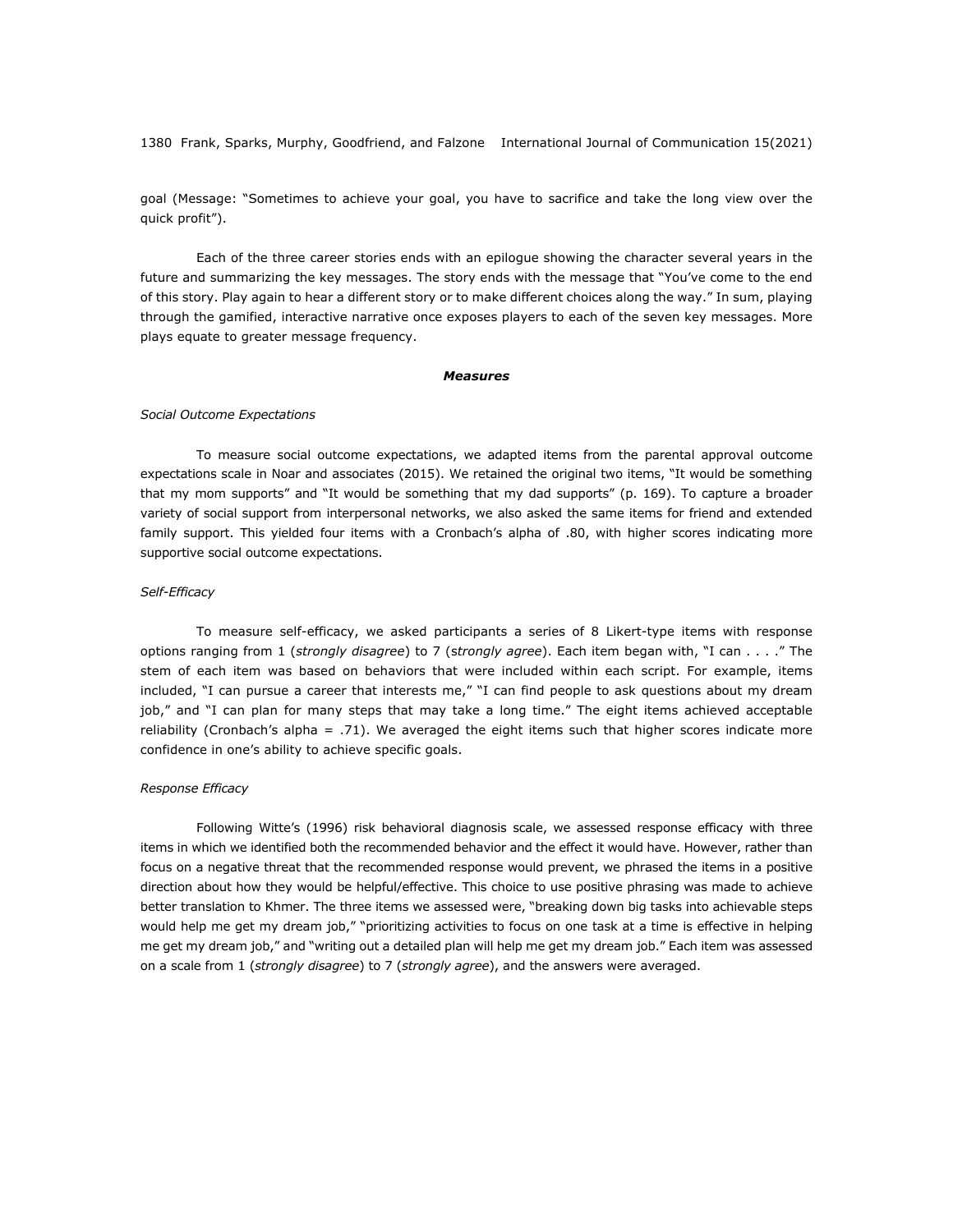#### International Journal of Communication 15(2021) The Game of Life 1381

#### *Behavioral Intentions*

We used three items to measure intentions to plan with the phrasing adapted from Myers and Horswill (2006). Specifically, we asked participants to respond on a 7-point Likert scale from 1 (*strongly disagree*) to 7 (*strongly agree*) whether they intended to, "break down big tasks into achievable steps," "prioritize to focus on one task at a time," and "write out a detailed plan." The three items were averaged to create a single item for behavioral intentions consistent with the Wanji game.<sup>1</sup>

#### *Identification With Characters*

To measure identification, we used Tal-Or and Cohen's (2010) 5-item scale. Example items include, "I think I understand the characters I played well" and "While playing, I felt like the characters felt." The five items yielded acceptable reliability (Cronbach's alpha = .68). All items were measured on a 7-point Likert scale, from 1 (*strongly disagree*) to 7 (*strongly agree*). Participants' mean identification was used for analyses.

#### *Narrative Engagement*

Busselle and Bilandzic (2009) created a narrative engagement scale with four subscales. A key strength of their measure of narrative engagement is the ability to use the subscales separately. For present purposes, we determined that the emotional engagement subscale overlapped with the identification construct above, and the narrative presence subscale did not translate well to a mobile phone voice interface. Given the choose-yourown-adventure, interactive format in which participants controlled the characters during play, we chose to analyze only the narrative understanding and attentional focus subscales of the narrative engagement scale. Narrative understanding ("At points, I had a hard time making sense of what was going on in the program"reversed) and attentional focus ("While the program was on, I found myself thinking about other things" reversed) were each measured with three items each on 7-point Likert scales. The narrative understanding and attentional focus subscaled yielded Cronbach's alphas of .70 and .60, respectively.

#### *Enjoyment*

Enjoyment was measured by adapting Tal-Or and Cohen's (2010) 3-item scale. Items included "I would be likely to play the game again" and "I would enjoy playing more of these games." The three items were averaged with higher scores indicating greater enjoyment or willingness to play in future (Cronbach's  $alpha = .72$ ).

<sup>&</sup>lt;sup>1</sup> Cronbach's alpha for response efficacy and behavioral intentions were quite low (.47 and .37, respectively) because three distinct behaviors were measured, rather than a single behavior. We also conducted analyses for each of the three items separately. The results for the overall scale were consistent with the results for both the first and third items. However, there were no statistically significant differences for the second item, prioritizing to focus on one task at a time.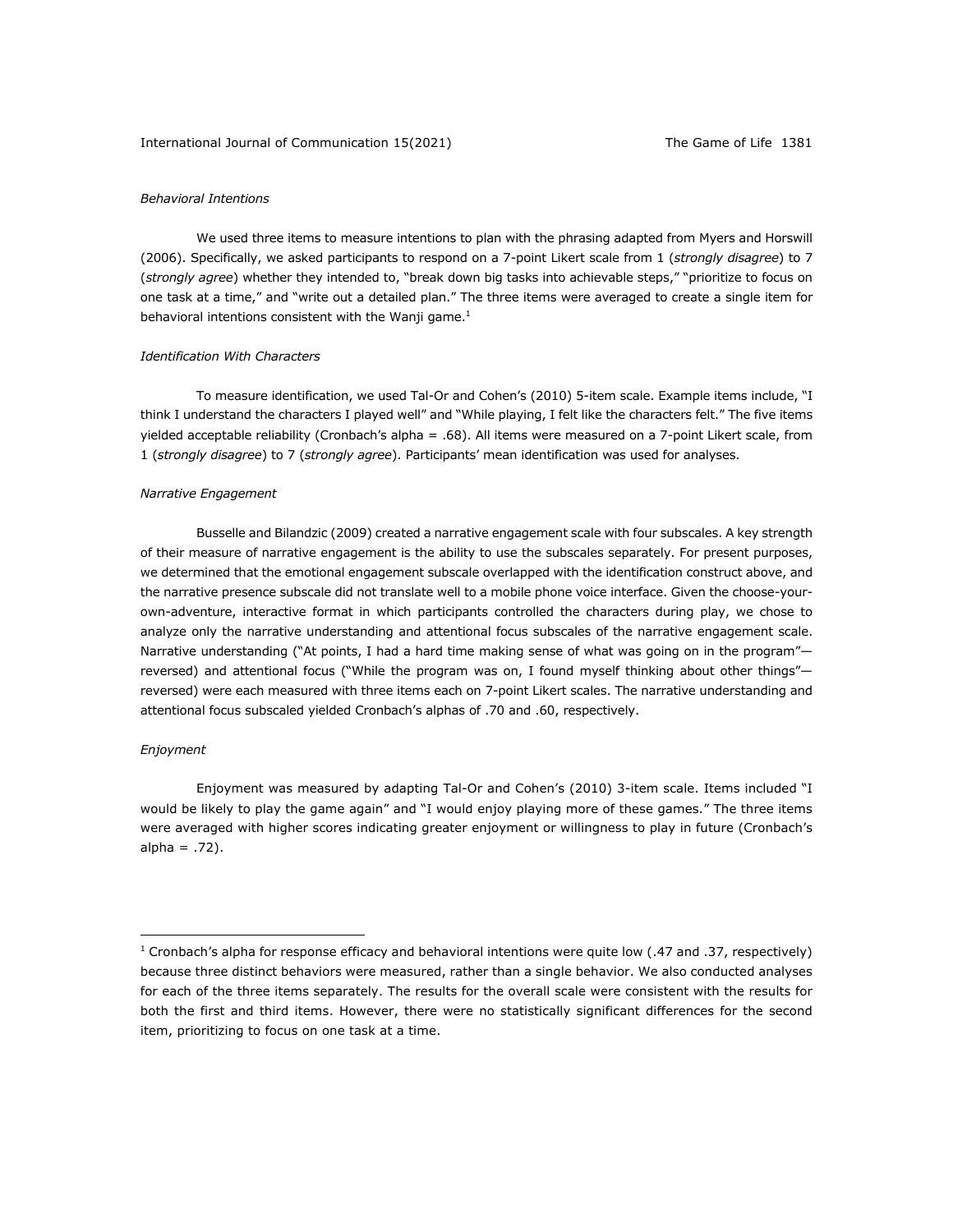#### **Results**

Hypotheses were analyzed with analyses of variance (ANOVAs; see Table 1 for means and standard deviations).

| Table 1: Picans and Standard Deviations of Outcome variables by Exposure. |             |                   |             |             |             |             |             |             |
|---------------------------------------------------------------------------|-------------|-------------------|-------------|-------------|-------------|-------------|-------------|-------------|
|                                                                           | Control     |                   | One play    |             | Two plays   |             | Five plays  |             |
|                                                                           | Female      | Male $(N =$       | Female      | Male $(N =$ | Female      | Male $(N =$ | Female      | Male $(N =$ |
|                                                                           | $(N = 203)$ | 203)              | $(N = 206)$ | 204)        | $(N = 200)$ | 204)        | $(N = 201)$ | 202)        |
| Identification                                                            |             | -                 | 5.7(0.6)    | 5.6(0.8)    | 5.7(0.6)    | 5.7(0.6)    | 5.7(0.7)    | 5.7(0.6)    |
| Narrative engagement                                                      |             |                   |             |             |             |             |             |             |
| Understanding                                                             |             |                   | 4.7(1.4)    | 4.6(1.4)    | 4.7(1.3)    | 4.7(1.3)    | 4.8(1.4)    | 4.9(1.4)    |
| <b>Attentional focus</b>                                                  |             | $\qquad \qquad -$ | 4.7(1.4)    | 4.6(1.4)    | 4.7(1.5)    | 4.5(1.4)    | 4.4(1.5)    | 4.4(1.4)    |
| Enjoyment                                                                 |             | -                 | 5.9(1.0)    | 5.6(1.2)    | 5.7(1.1)    | 5.5(1.1)    | 5.5(1.1)    | 5.5(1.1)    |
| Self-efficacy                                                             | 4.4(0.4)    | 4.3(0.5)          | 4.5(0.5)    | 4.4(0.5)    | 4.5(0.4)    | 4.4(0.5)    | 4.5(0.4)    | 4.5(0.4)    |
| Response efficacy                                                         | 5.8(0.7)    | 5.8(0.8)          | 5.9(0.7)    | 5.9(0.7)    | 6.0(0.7)    | 6.0(0.7)    | 6.0(0.7)    | 6.0(0.7)    |
| Social outcome                                                            | 5.8(1.0)    | 5.8(1.0)          | 6.0(0.8)    | 5.8(0.9)    | 5.9(1.0)    | 5.8(0.9)    | 5.9(1.0)    | 5.7(1.0)    |
| expectations                                                              |             |                   |             |             |             |             |             |             |
| Behavioral intentions                                                     | 5.6(0.8)    | 5.4(0.9)          | 5.7(0.8)    | 5.7(0.9)    | 5.7(0.8)    | 5.6(0.9)    | 5.9(0.8)    | 5.7(0.8)    |

*Table 1. Means and Standard Deviations of Outcome Variables by Exposure.*

First, we examined the omnibus *F* to determine whether the experimental condition was associated with each dependent variable. When it was statistically significant, we used a planned contrast to compare the control condition with the average of playing one, two, or five times. For H1, playing the Dream Job Game led to increased self-efficacy,  $F(3, 1619) = 7.8$ ,  $p < .001$ . Participants in the control condition ( $M = 4.4$ ,  $SD = 0.5$ ) reported significantly lower self-efficacy than those in the play conditions, planned contrast, *t*(1619) = 4.7, *p* < .001. Thus, H1 was supported.

H2 hypothesized that playing the interactive narrative would lead to increased response efficacy. The results for response efficacy were similar to those for self-efficacy. Exposure was statistically significantly associated with response efficacy, *F*(3, 1619) = 6.8, *p* < .001. Participants in the control condition (*M* = 5.8, *SD* = 0.7) reported significantly lower response efficacy than those who played the gamified interactive narrative, planned contrast, *t*(1619) = 4.2, *p* < .001.

H3, suggesting increased plays would lead to more supportive social outcome expectations, was not supported. There was no effect of playing Wanji on social outcome expectations, *F*(3, 1615) = 1.0, *p* = .42.

For H4, playing the Dream Job Game led to increased planning intentions,  $F(3, 1619) = 10.7$ ,  $p <$ .001. As with self-efficacy and response efficacy, participants in the control condition reported significantly lower story-consistent intentions than those in the play conditions, planned contrast,  $t(1619) = 5.2$ ,  $p < .001$ ).

H5 suggested measures of experiential engagement (identification with characters; narrative engagement; and enjoyment) mediate the effect of the number of interactive narrative plays (one, two, or times) on (a) self-efficacy, (b) response efficacy, (c) social outcomes expectations, and (d) behavioral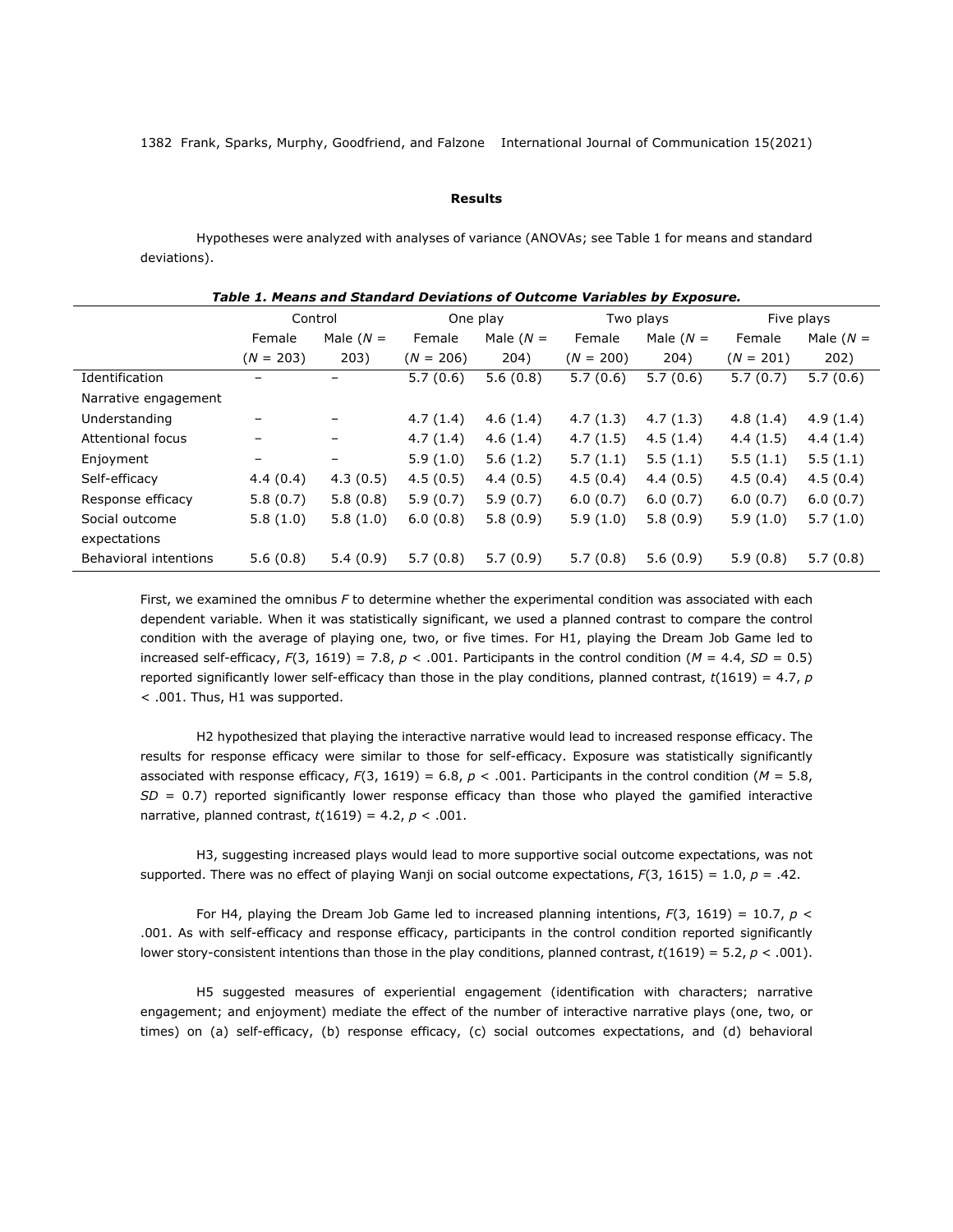intentions. To test this hypothesis, we used Hayes's (2013) PROCESS macro (Model 4) with parallel mediation. We ran the model separately for each dependent variable. The measures of play experience were relevant for and only asked of those participants who played at least one time. The direct effect of number of plays on the potential mediators are necessarily consistent across models, so we report those first (see Figure 1). Number of plays was not associated with identification ( $b = 0.01$ ,  $SE = 0.01$ ,  $p = .23$ ). For narrative engagement, number of plays was positively associated with the narrative understanding subscale such that playing more increased understanding ( $b = 0.05$ ,  $SE = 0.02$ ,  $p = .035$ ). However, participants who played the interactive narrative more frequently had less attentional focus (*b* = −0.07, *SE* = 0.02, *p* = .006). Likewise, as number of plays increased, enjoyment decreased (*b* = −0.06, *SE* = 0.02, *p* = .002).



*Figure 1. Model 1. Effects on self-efficacy. \****p** *< .05. \*\****p** *< .01.*

We report the direct and indirect effects of number of plays on each dependent variable. There was no direct effect of exposure on self-efficacy (*b* = 0.005, *SE* = 0.007, *p* = .47). Moreover, identification, narrative understanding, and attentional focus did not mediate this relationship. However, enjoyment partially mediated the relationship between number of plays and self-efficacy such that more plays led to lower enjoyment and subsequently lower self-efficacy (95% bias-corrected CI [−0.004, −0.0001]; specific indirect effect size = −0.001, Bootstrapped *SE* = .0008).

Model 2 shows the mediation test for response efficacy (see Figure 2). Identification had a positive direct effect on response efficacy (*b* = 0.32, *SE* = 0.03, *p* < .0001). Likewise, attentional focus had a positive direct effect; however, given the negative direct effect of exposure on attentional focus ( $b = 0.03$ ,  $SE =$ 0.01,  $p = .02$ ), attentional focus had a very small, negative specific indirect effect on response efficacy (indirect *b* = −0.02, *SE* = 0.01, 95% CI [−0.006, −0.0004]). Overall, number of plays did not have a statistically significant total effect on response efficacy ( $p = .10$ ).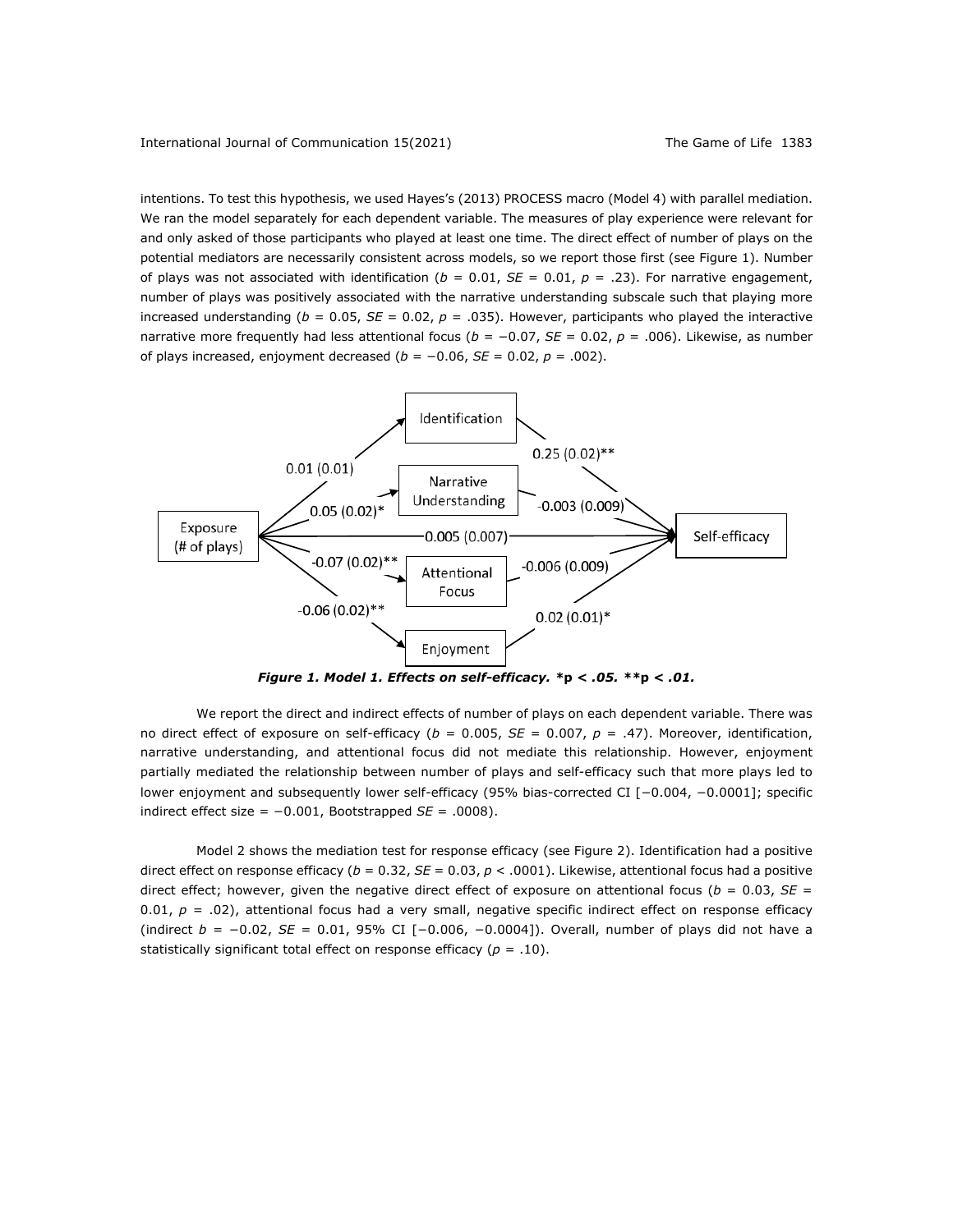

*Figure 2. Model 2. Effects on response efficacy. \****p** *< .05. \*\****p** *< .01. \*\*\****p** *< .001.*

Model 3 examines the relationships among exposure, potential mediators and social outcome expectations (see Figure 3). As for response efficacy, identification had a positive direct effect on social outcome expectations (*b* = 0.19, *SE* = 0.04, *p* <.0001). However, narrative understanding, attentional focus, and enjoyment were not associated with social outcome expectations. Despite this, narrative understanding partially mediated the relationship between exposure and social outcome expectations (specific indirect *b* = 0.002, *SE* = 0.001, 95% CI [0.0001, 0.006]). Overall, number of plays did not have a statistically significant total effect on social outcome expectations ( $p = .24$ ).



*Figure 3. Model 3. Effects on social outcomes expectations. \****p** *< .05. \*\****p** *< .01. \*\*\****p** *< .001.*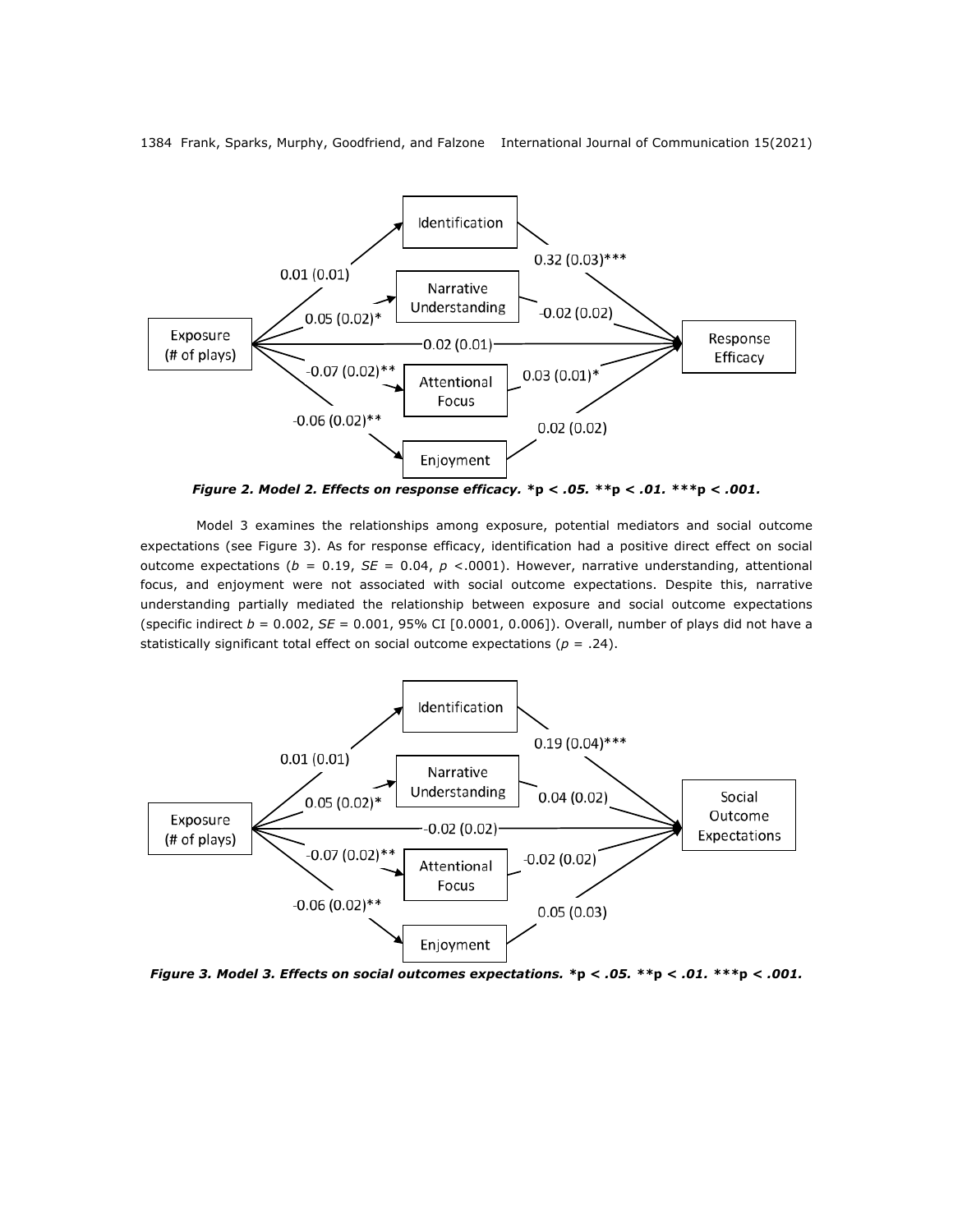Finally, we examined whether number of plays and experiential engagement were associated with behavioral intentions (see Figure 4). Again, identification had a positive direct effect on behavioral intentions  $(b = 0.39, SE = 0.04, p < .0001)$ . Likewise, attentional focus was positively associated with behavioral intentions ( $b = 0.39$ ,  $SE = 0.04$ ,  $p < .0001$ ), yielding a negative specific indirect effect of attentional focus on behavioral intentions (specific indirect *b* = −0.003, *SE* = 0.002, 95% CI [−0.007, −0.0004]). Moreover, number of plays had a positive direct effect on behavioral intentions (*b* = 0.03, *SE* = 0.01, *p* = .04). Taken together, number of plays had a statistically significant total effect on social outcome expectations (*b* = 0.03,  $SE = 0.01$ ,  $p = .04$ ).



*Figure 4. Model 4. Effects on behavioral intentions. \****p** *< .05. \*\****p** *< .01. \*\*\****p** *< .001.*

#### **Discussion**

The present results support the promise of interactive narratives using basic mobile phones for social and behavior change. It is worth exploring why this medium (using basic telephony to provide interactive, educational stories through spoken audio) was utilized. Social and behavior change interventions often fail to reach audiences or go "the last mile." The Wanji format was designed for marginalized populations who have a basic cell phone, but little access to training/education, particularly those who are rural, homebound, have limited literacy, and/or limited access to mobile computing or other expensive technology. Indeed, the incredible reach of radio in developing countries demonstrates that spoken content in a local language using affordable, accessible technology is an ideal means to reach large populations at the bottom of the economic pyramid. Based on these considerations, Wanji was designed to combine the aural nature of radio, the accessibility and ubiquity of basic mobile cell phones, the engagement of narrative, and the teaching potential of interactivity. First piloted in the Teso region of Uganda in 2015 (Sparks, 2016), this interactive format has since been launched in 15 developing countries in partnership with Viamo's toll free 3-2-1 service and has reached 1.5 million individuals to date on topics including financial savings, sexual and reproductive health, agricultural practices, public health, and COVID-19 prevention. While pilot and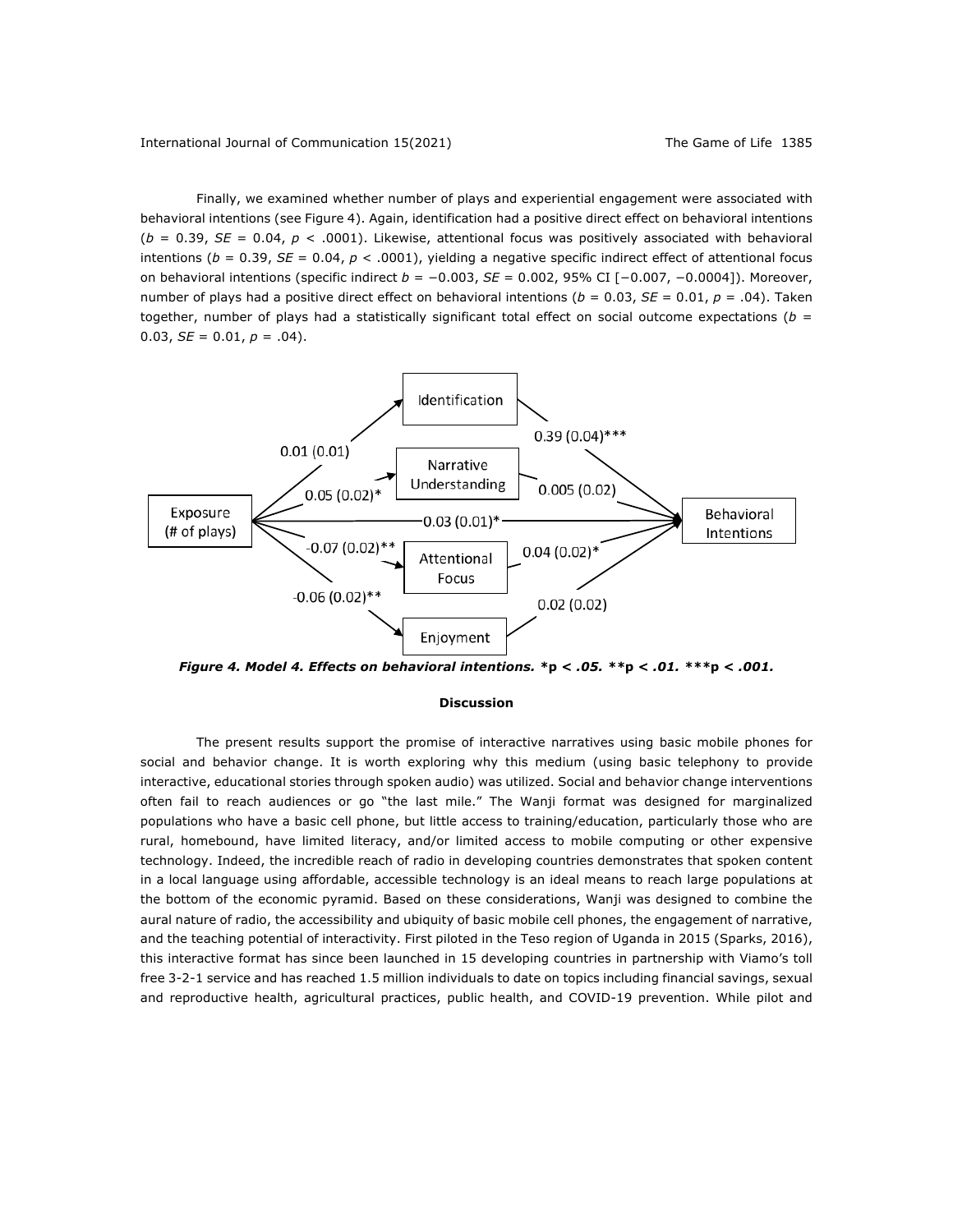small-scale studies have been conducted internally, this experiment with the Dream Job Game represents the first rigorous experimental assessment of the impact of this interactive format.

Thus, this study explored the impact of playing an interactive, choose-your-own-adventure style narrative on players' feelings that they could achieve their dream career. Compared with a no-exposure control, playing the Dream Job Game yielded more intent to plan, higher self-efficacy, and higher response efficacy. As predicted by Green and Jenkins (2014), user control of character actions seems to enhance the narrative experience. Even minimal efforts such as making binary choices for a character may be able to generate an interactive experience. In other words, allowing audience members to make decisions for the characters (even if those decisions are fairly innocuous) may be effective in helping audience members to increase their own self-efficacy and plan for their own goals.

However, playing the gamified interactive narrative did not significantly increase participants' social outcome expectations that their friends and family would approve should they succeed in attaining their own "dream job." It should be noted that these results stand in contrast to other narrative persuasion research informed by social cognitive theory where social outcome expectations were successfully affected (Frank et al., 2012). The mechanism by which such change occurs through the symbolic environment is typically through the modeled reaction of others in the story, which was largely absent in the Dream Job Game or by the social environment surrounding exposure to the message (Bandura, 2002). Indeed, Bandura (2002) highlighted two pathways for behavioral change; the first is through an individual having direct exposure to an intervention, while the second indirect path is through the individual's social system, such as family and friends discussing the intervention. Solitary choose-your-own-adventure game play in a laboratory environment may not be as well suited to changing social norms as it is to the more individuallevel intentions and perceived efficacy. By allowing players to guide character choices, these interventions may do especially well in motivating individual level planning and decision making. Likewise, this format of interactive narrative, which demonstrates overcoming obstacles, is particularly well suited to increasing feelings of efficacy and modeling outcomes.

In addition to examining the effects of playing Wanji, we also tested the effects of varying levels of intervention exposure. While playing more frequently was associated with greater narrative understanding, it was also associated with less attentional focus and less enjoyment of the interactive narrative. Given the importance of attention to retention and subsequent cognitive processes, loss of attentional focus at higher levels of play suggests that no new information is being rehearsed or recorded.

Surprisingly, identification with the Dream Game characters was not associated with the number of plays. This may be because participants who played the gamified, interactive narrative just once reported identification with the single character they selected. However, participants who played two or five times may have played different characters and were thus asked the extent to which they identified with the characters overall. Alternatively, it may be the case that when a player is actively making choices for a particular character, the construct of identification may become blurred. Thus, identification may not increase with additional plays because one does not typically identify with oneself. Taken together, these results suggest that a repeated experience helps to better encode behavior as Bandura (2004b) suggested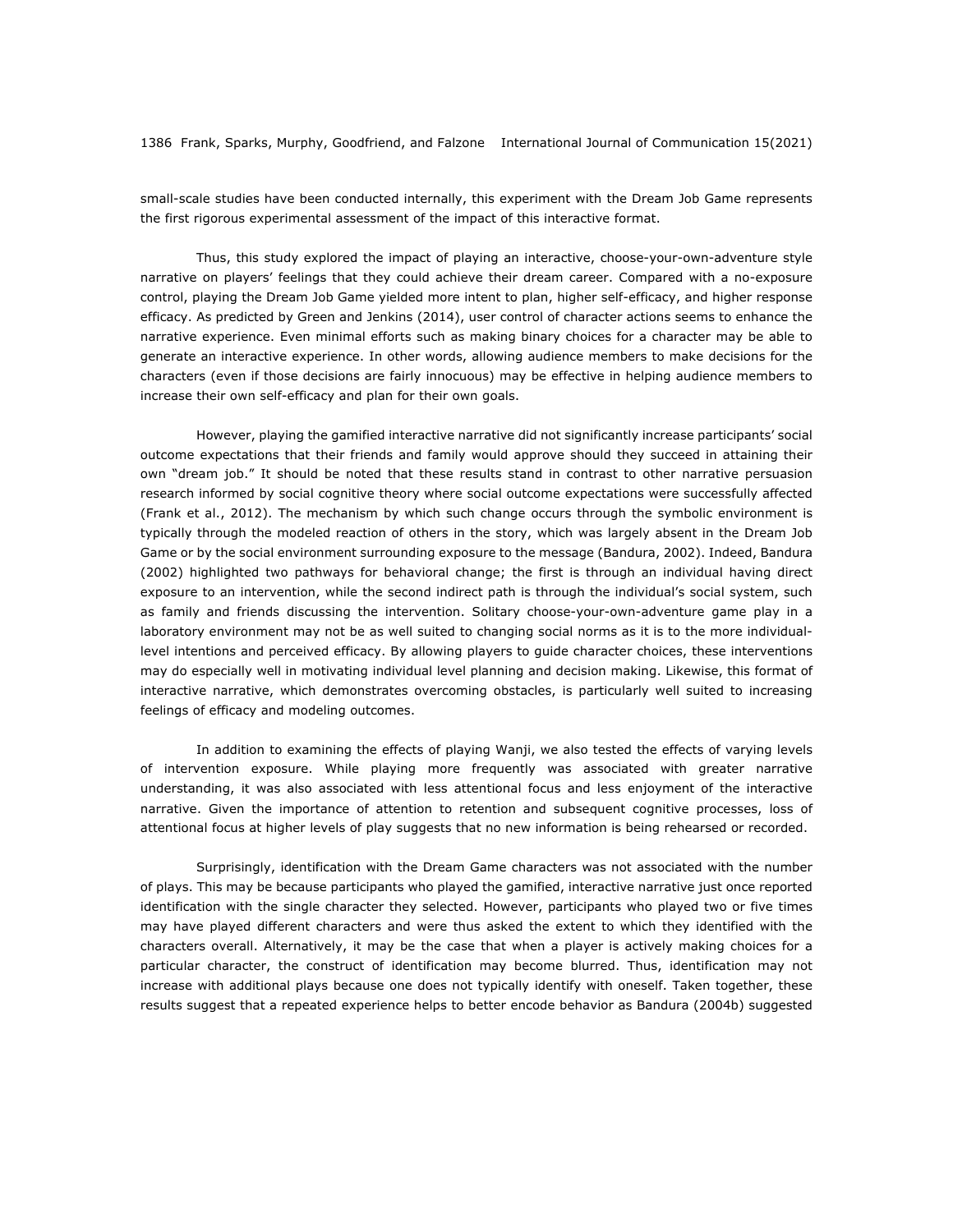International Journal of Communication 15(2021) The Game of Life 1387

in noting the importance of repetition for memory. However, in this particular intervention, participants may have been bored by more numerous exposures to similar content.

For the most part, the measures of experiential engagement did not mediate the relationship between number of times playing and the outcome variables. Narrative understanding slightly positively mediated the relationship between plays and social outcome expectations; enjoyment slightly negatively mediated the relationship between plays and self-efficacy; and attentional focus slightly negatively mediated the relationship between plays and both response efficacy and behavioral intentions.

Although number of plays was not associated with identification, identification was the strongest driver of the outcome variables. Previous research has suggested that even perceived interactivity that does not yield any significant difference in outcomes nevertheless promotes identification (Walter et al., 2017); thus, although exposure amount did not lead to greater identification, the direct effect of identification on outcomes is likely strengthened by interactivity. Future research might include a non-interactive narrative condition to confirm this relationship. Despite the very small effects in this study, number of plays had a direct relationship with behavioral intentions. In other words, in line with Bandura (2002), increased message frequency through repeated play yielded more positive effects on behavioral intentions. Whereas repeated exposure was not necessary for cognitive effects on perceived efficacy, greater exposure was important for the higher level behavior change.

#### **Limitations and Future Research**

This study used a between-subjects experimental design that relied on control of the primary independent variable, the number of times the gamified, interactive narrative was played. This strong experimental design with randomization to condition allows for causal statements that attribute the change in outcomes to the differing number of plays. However, such a design necessarily sacrifices some realism. Participants played in a single sitting, and those who played five times participated longer than those in the smaller number of plays. Moreover, the three career scripts allowed for playing different characters, but the story lines were all similar with the same key messages to maximize experimental validity. The lack of increase with five plays may be due to boredom or reactance, as this would involve guiding the same character multiple times. A different number of scripts or characters might have led to a different engagement threshold. Future research should determine whether more variation may counteract the decreases in motivation to continue playing as the number of plays increases.

Moreover, the effect sizes we found for many of the hypotheses were small, even smaller than those in Yang and colleagues (2019). The largest effects were the relationships between identification and social cognitive theory outcome variables. This contrasts with the small effects of playing the gamified interactive narrative. Such effect sizes may be due to the short exposure to the narrative. Further research must be done to examine how these effects translate into practical change outside of the laboratory context.

Future research into interactive narrative interventions should also seek to understand how the complexity of the story line and the number of alternative paths affects enjoyment and learning. This project led all participants to the same ending, so that each would be exposed to the seven key messages included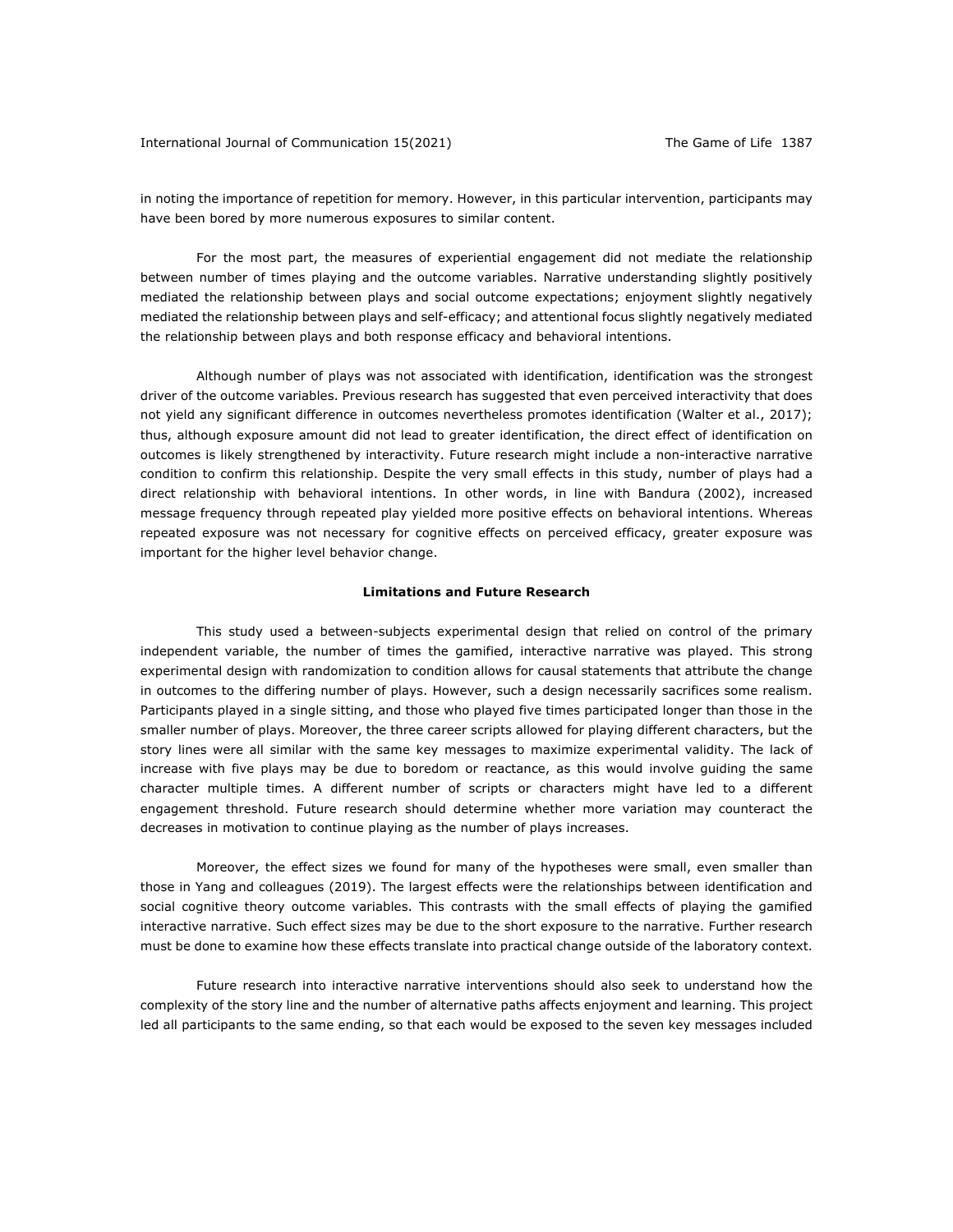in the seven levels. This constraint may have reduced participants' feeling of control over the gamified, interactive narrative. Participants may have enjoyed repeated plays more if the ending varied each time. Future research should examine the trade-offs in ensuring that players hear key messages and allowing players' choices to feel more realistic even if this leads to negative outcomes.

This research design was cross-sectional. Future research should examine the long-term effects of exposure. If increases in behavioral intent to pursue career goals are sustained, short-term compromises on enjoyment may not matter as much. This project used a single Wanji gamified interactive narrative and only examined Cambodian youths. More research must be done to determine whether other interactive narratives produce similar results or if the results herein are specific to the narrative and context studied.

#### **Conclusion**

Overall, this study adds to the body of evidence supporting the use of gamified, interactive narratives for behavior change. Social and behavior change communication approaches that take into consideration audience enjoyment and engagement offer far more potential than content that is didactic, distant, and dry. Communication approaches that fail to employ narrative and that evoke no emotional response from the audience may be less powerful than those that do. This engagement can be further enhanced through the addition of interactivity in which the audience assumes the role of the protagonist. In this interactive format, identification is especially strongly related to perceived efficacy, social outcome expectations, and behavioral intentions. In considering how much exposure to recommend, intervention designers must balance the importance of repetition for learning and behavioral change against the possible consequences of decreasing enjoyment and boredom.

#### **References**

- Bandura, A. (1977). Self-efficacy: Toward a unifying theory of behavioral change. *Psychological Review*, *84*(2), 191–215. doi:10.1037/0033-295X.84.2.191
- Bandura, A. (2001). Social cognitive theory of mass communication. *Media Psychology*, *3*(3), 265–299. doi:10.1207/S1532785XMEP0303\_03
- Bandura, A. (2004a). Health promotion by social cognitive means. *Health Education & Behavior*, *31*(2), 143–164.
- Bandura, A. (2004b). Social cognitive theory for personal and social change by enabling media. In A. Singhal, M. J. Cody, E. M. Rogers, & M. Sabido (Eds.), *Entertainment-education and social change* (pp. 75–96). New York, NY: Routledge.
- Bornstein, R. F. (1989). Exposure and affect: Overview and meta-analysis of research, 1968–1987. *Psychological Bulletin*, *106*(2), 265–289. doi:10.1037/0033-2909.106.2.265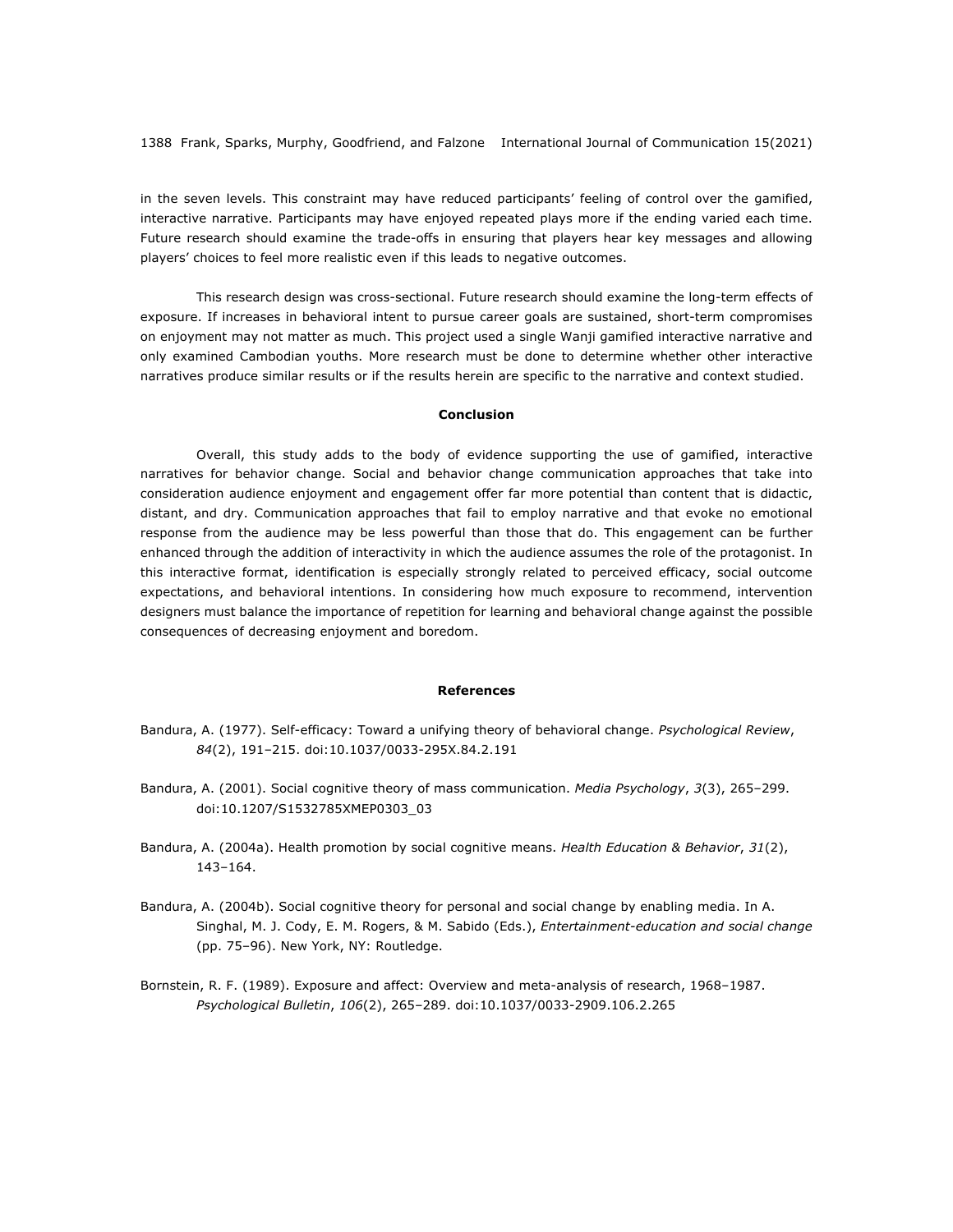- Bornstein, R. F., Kale, A. R., & Cornell, K. R. (1990). Boredom as a limiting condition on the mere exposure effect. *Journal of Personality and Social Psychology*, *58*(5), 791–800. doi:10.1037/0022-3514.58.5.791
- Braddock, K., & Dillard, J. P. (2016). Meta-analytic evidence for the persuasive effect of narratives on beliefs, attitudes, intentions, and behaviors. *Communication Monographs*, *83*(4), 446–467. doi:10.1080/03637751.2015.1128555
- Burton, J. L., Gollins, J., McNeely, L. E., & Walls, D. M. (2019). Revisiting the relationship between ad frequency and purchase intentions: How affect and cognition mediate outcomes at different levels of advertising frequency. *Journal of Advertising Research*, *59*(1), 27–39. doi:10.2501/JAR-2018- 031
- Busselle, R., & Bilandzic, H. (2008). Fictionality and perceived realism in experiencing stories: A model of narrative comprehension and engagement. *Communication Theory, 18*(2), 255–280. doi:10.1111/j.1468-2885.2008.00322.x
- Busselle, R., & Bilandzic, H. (2009). Measuring narrative engagement. *Media Psychology*, *12*(4), 321–347. doi:10.1080/15213260903287259
- Cohen, J. (2001). Defining identification: A theoretical look at the identification of audiences with media characters. *Mass Communication and Society, 4*(3), 245–264. doi:10.1207/S15327825MCS0403\_01
- Cunningham, W., & Hollweg, C. H. (2019). *Cambodia's future jobs: Linking to the economy of tomorrow*. Retrieved from http://documents.worldbank.org/curated/en/224811567668159930/Main-Report
- de Graaf, A., Hoeken, H., Sanders, J., & Beentjes, H. (2009). The role of dimensions of narrative engagement in narrative persuasion. *Communications, 34*(4), 385–405. doi:10.1515/COMM.2009.024
- Eng, S., Szmodis, W., & Mulsow, M. (2014). Cambodian parental involvement: The role of parental beliefs, social networks, and trust. *The Elementary School Journal*, *114*(4), 573–594. doi:10.1086/675639
- Frank, L. B., Chatterjee, J. S., Chaudhuri, S. T., Lapsansky, C., Bhanot, A., & Murphy, S. T. (2012). Conversation and compliance: Role of interpersonal discussion and social norms in public communication campaigns. *Journal of Health Communication*, *17*(9), 1050–1067. doi:10.1080/10810730.2012.665426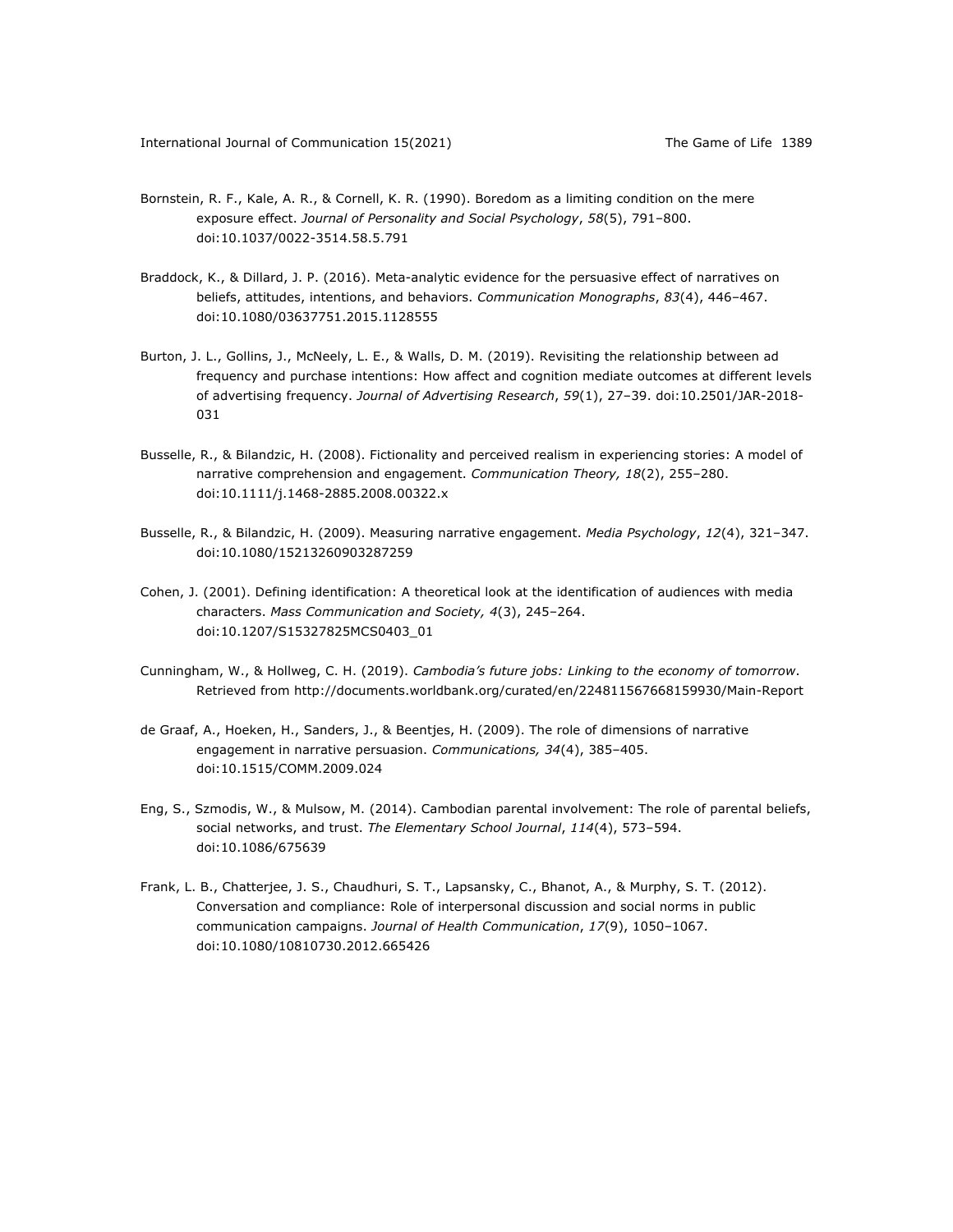- Green, M. C., & Brock, T. C. (2002). In the mind's eye: Imagery and transportation into narrative worlds. In M. C. Green, J. J. Strange, & T. C. Brock (Eds.), *Narrative impact: Social and cognitive foundations* (pp. 315–341). New York, NY: Lawrence Erlbaum Associates.
- Green, M. C., Brock, T. C., & Kaufman, G. F. (2004). Understanding media enjoyment: The role of transportation into narrative worlds. *Communication Theory, 14*(4), 311–327. doi:10.1111/j.1468-2885.2004.tb00317.x
- Green, M. C., & Jenkins, K. M. (2014). Interactive narratives: Processes and outcomes in user-directed stories. *Journal of Communication*, *64*(3), 479–500. doi:10.1111/jcom.12093
- Hand, S., & Varan, D. (2008). Interactive narratives: Exploring the links between empathy, interactivity and structure. In M. Tscheligi, M. Obrist, & A. Lugmayr (Eds.), *Changing television environments. EuroITV lecture notes in computer science*, *5066*, 11–19. Berlin, Heidelberg: Springer. doi:10.1007/978-3-540-69478-6\_2
- Hayes, A. (2013). *Introduction to mediation, moderation, and conditional processes: A regression-based approach*. New York, NY: Guilford.
- Hefner, D., Klimmt, C., & Vorderer, P. (2007, September). *Identification with the player character as determinant of video game enjoyment*. In *International Conference on Entertainment Computing* (pp. 39–48). Berlin, Heidelberg: Springer.
- Janis, I. L., & King, B. T. (1954). The influence of role playing on opinion change. *Journal of Abnormal Psychology*, *49*(2), 211–218. doi:10.1037/h0056957
- McKay, A., Mussida, C., & Veruete, L. (2018). The challenge of youth employment in Asia: Lessons from four fast-growing economies. *World Economy*, *41*(4), 1045–1067. doi:10.1111/twec.12622
- Montoya, R. M., Horton, R. S., Vevea, J. L., Citkowicz, M., & Lauber, E. A. (2017). A re-examination of the mere exposure effect: The influence of repeated exposure on recognition, familiarity, and liking. *Psychological Bulletin*, *143*(5), 459–498. doi:10.1037/bul0000085
- Moyer-Gusé, E. (2008). Toward a theory of entertainment persuasion: Explaining the persuasive effects of entertainment-education messages. *Communication Theory*, *18*(3), 407–425. doi:10.1111/j.1468-2885.2008.00328.x
- Murphy, S. T., Frank, L. B., Chatterjee, J. S., & Baezconde-Garbanati, L. (2013). Narrative versus nonnarrative: The role of identification, transportation, and emotion in reducing health disparities. *Journal of Communication, 63*(1), 116–137. doi:10.1111/jcom.12007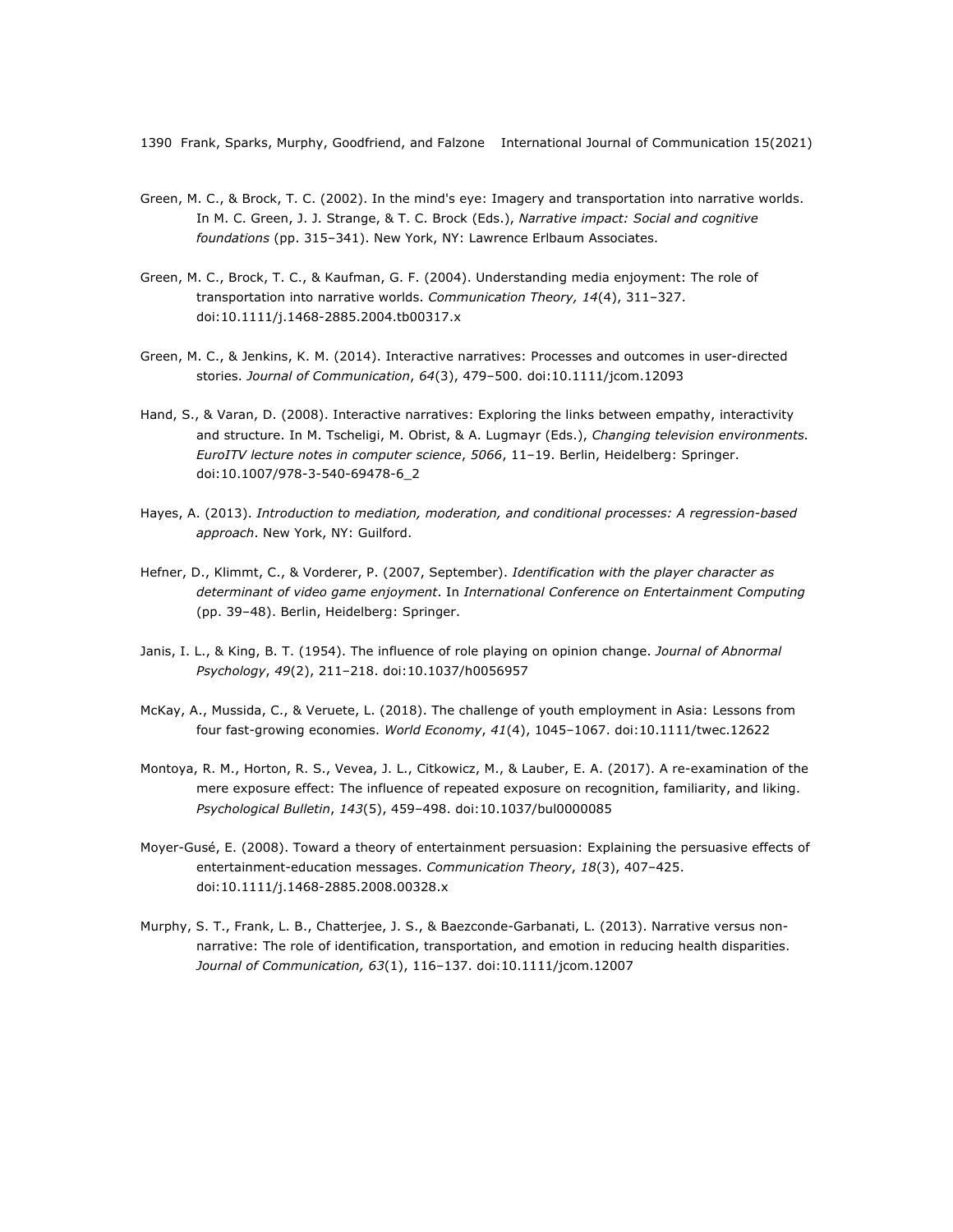- Murphy, S. T., Frank, L. B., Chatterjee, J. S., Moran, M. B., Zhao, N., Amezola de Herrera, P., & Baezconde-Garbanati, L. (2015). Comparing the relative efficacy of narrative versus nonnarrative health messages in reducing health disparities using a randomized trial. *American Journal of Public Health, 105*(10), 2117–2123. doi:10.2105/AJPH.2014.302332
- Murphy, S. T., Monahan, J., & Zajonc, R. B. (1995). Additivity of nonconscious affect: Combined effects of priming and exposure. *Journal of Personality and Social Psychology*, *69*(4)*,* 589–602. doi:10.1037/0022-3514.69.4.589
- Murphy, S. T., & Zajonc, R. B. (1993). Affect, cognition, and awareness: Affective priming with suboptimal and optimal stimulus. *Journal of Personality and Social Psychology, 64*(5)*,* 723–739. doi:10.1037/0022-3514.64.5.723
- Myers, L. B., & Horswill, M. S. (2006). Social cognitive predictors of sun protection intention and behavior. *Behavioral Medicine*, *32*(2), 57–63. doi:10.3200/BMED.32.2.57-63
- Noar, S. M., Myrick, J. G., Zeitany, A., Kelley, D., Morales-Pico, B., & Thomas, N. E. (2015). Testing a social cognitive theory-based model of indoor tanning: Implications for skin cancer prevention messages. *Health Communication*, *30*(2), 164–174. doi:10.1080/10410236.2014.974125
- Nordhielm, C. L. (2002). The influence of level of processing on advertising repetition effects. *Journal of Consumer Research*, *29*(3), 371–382. doi:10.1086/344428
- OECD Development Center. (2017). *Youth well-being policy review of Cambodia*. Paris, France: EU-OECD Youth Inclusion Project. Retrieved from https://www.oecd.org/development/inclusivesocietiesanddevelopment/Youth-well-being-policyreview-Cambodia.pdf
- OER Cambodia. (n.d.). *STEM careers of the future in Cambodia.* Retrieved from http://oer.moeys.gov.kh/2016/02/STEM-Careers-of-the-Future-in-Cambodia.html
- Peng, W., Lee, M., & Heeter, C. (2010). The effects of a serious game on role-taking and willingness to help. *Journal of Communication*, *60*(4), 723–742. doi:10.1111/j.1460-2466.2010.01511.x
- Seangmean, T., Sokheng, S., & Somonich, P. (2015). *Youth employment in Cambodia: Trends, challenges, and policy responses*. Phnom Penh, Cambodia: Ministry of Labor and Vocational Training. Retrieved from http://hdl.handle.net/10625/54708
- Shen, F., Sheer, V. C., Li, R., & Shen, F. (2015). Impact of narratives on persuasion in health communication: A meta-analysis. *Journal of Advertising*, *2*(12), 105–113. doi:10.1080/00913367.2015.1018467